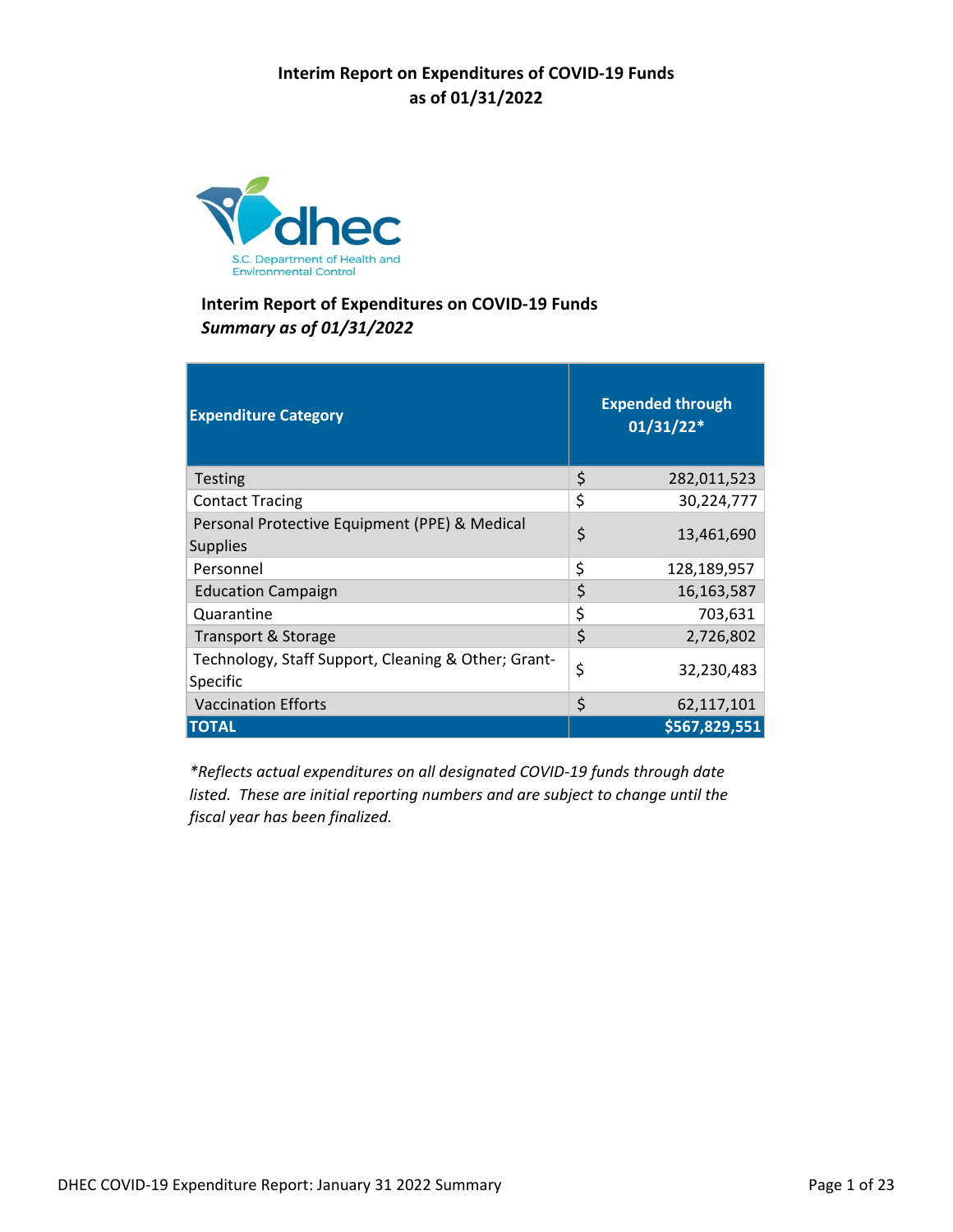| <b>Fund Title:</b>       | <b>COVID Response Fund (Act 116)</b> | <b>Category</b>                                           | <b>Expended</b> |
|--------------------------|--------------------------------------|-----------------------------------------------------------|-----------------|
| <b>Federal Source:</b>   | n/a                                  | <b>Testing</b>                                            | 22,729,964      |
| <b>Date Received:</b>    | 3/19/2020                            | <b>Contact Tracing</b>                                    | 14,956          |
| <b>Date Expiring</b>     | n/a                                  | Personal Protective Equipment (PPE)<br>& Medical Supplies | 560,835         |
| <b>SCEIS Fund/Grant:</b> | 31050000 / Not Relevant              | Personnel                                                 | 2,663,899       |
| <b>Purpose:</b>          | Funds provided by the General        | <b>Education Campaign</b>                                 | 1,804,561       |
|                          | Assembly necessary for the           | Quarantine                                                | 179,493         |
|                          | health, safety and welfare of the    | Transport & Storage                                       | 91,768          |
|                          | public in response to the COVID-     | Technology, Staff Support, Cleaning                       | 5,003,951       |
|                          | 19 pandemic                          | & Other; Grant-Specific                                   |                 |
|                          |                                      | <b>Vaccination Efforts</b>                                | 1,513,648       |
|                          |                                      | <b>TOTAL</b>                                              | 34,563,076      |
|                          |                                      | <b>Total Award</b>                                        | 45,000,000      |

**Jo.000 Balance: 10,436,924** 

| <b>Fund Title:</b>       | <b>COVID Contingency Fund (Act 2)</b> | <b>Category</b>                     | <b>Expended</b> |
|--------------------------|---------------------------------------|-------------------------------------|-----------------|
| <b>Federal Source:</b>   | n/a                                   | <b>Testing</b>                      | 41,464,378      |
| <b>Date Received:</b>    | 2/19/2021                             | <b>Contact Tracing</b>              |                 |
|                          | n/a                                   | Personal Protective Equipment (PPE) |                 |
| <b>Date Expiring</b>     |                                       | & Medical Supplies                  |                 |
| <b>SCEIS Fund/Grant:</b> | 31060000 / Not Relevant               | Personnel                           |                 |
| <b>Purpose:</b>          | Funds provided by the General         | <b>Education Campaign</b>           |                 |
|                          | Assembly necessary for the            | Quarantine                          |                 |
|                          | health, safety and welfare of the     | Transport & Storage                 |                 |
|                          | public in response to the COVID-      | Technology, Staff Support, Cleaning |                 |
|                          | 19 pandemic                           | & Other; Grant-Specific             |                 |
|                          |                                       | Vaccination Efforts                 |                 |

| <b>COVID Contingency Fund (Act 2)</b> | <b>Category</b>                     | <b>Expended</b> |
|---------------------------------------|-------------------------------------|-----------------|
| n/a                                   | <b>Testing</b>                      | 41,464,378      |
| 2/19/2021                             | <b>Contact Tracing</b>              |                 |
| n/a                                   | Personal Protective Equipment (PPE) |                 |
|                                       | & Medical Supplies                  |                 |
| 31060000 / Not Relevant               | Personnel                           |                 |
| Funds provided by the General         | <b>Education Campaign</b>           |                 |
| Assembly necessary for the            | Quarantine                          |                 |
| health, safety and welfare of the     | Transport & Storage                 |                 |
| public in response to the COVID-      | Technology, Staff Support, Cleaning |                 |
| 19 pandemic                           | & Other; Grant-Specific             |                 |
|                                       | <b>Vaccination Efforts</b>          |                 |
|                                       | <b>TOTAL</b>                        | 41.464.378      |

**Total Award** 63,000,000 **Balance: 21,535,622**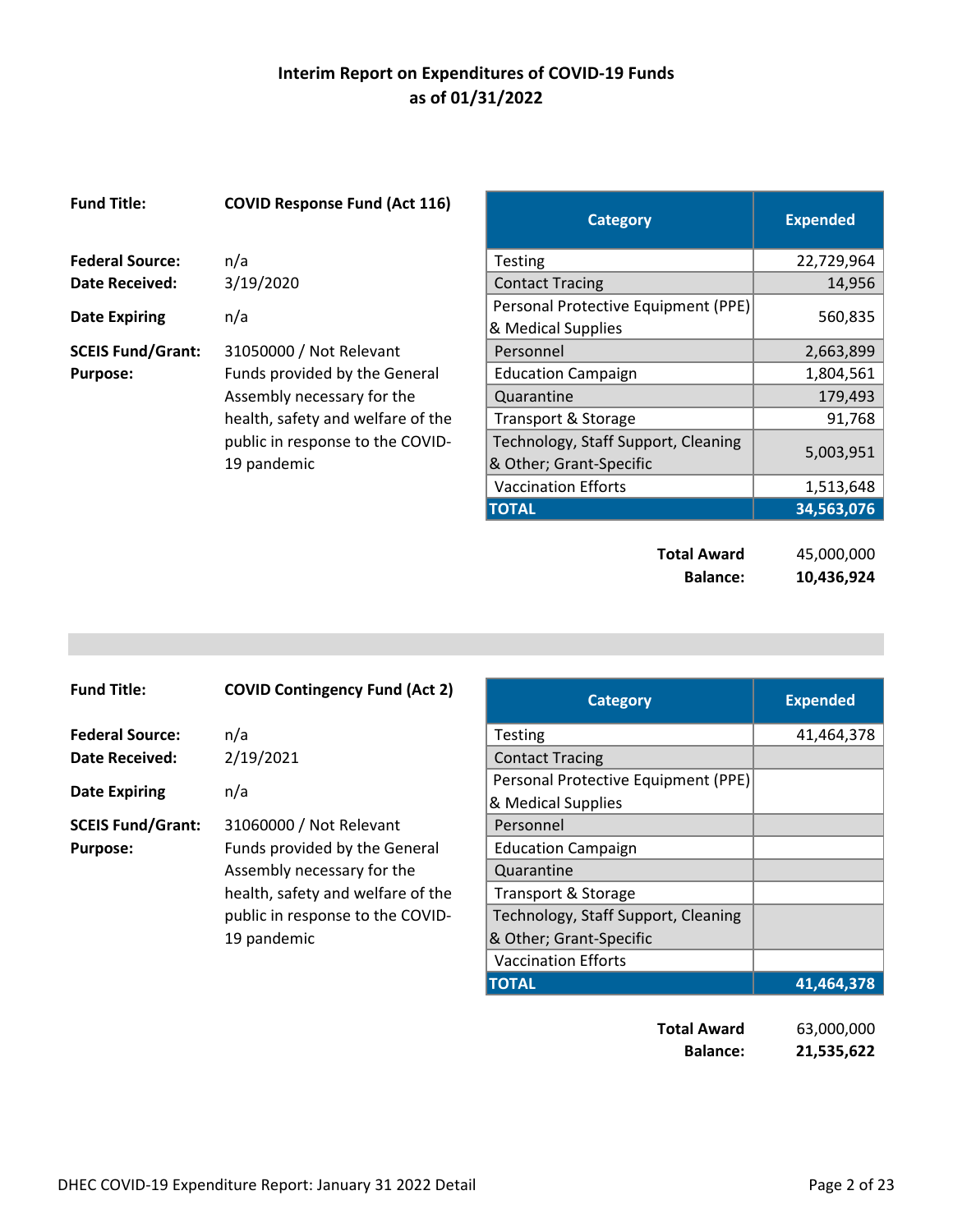| <b>Grant Title:</b>      | <b>Vaccine Reserve Account</b>        | <b>Category</b>                     | <b>Expended</b> |
|--------------------------|---------------------------------------|-------------------------------------|-----------------|
|                          |                                       | <b>Testing</b>                      |                 |
| <b>Federal Source:</b>   | N/A                                   | <b>Contact Tracing</b>              |                 |
| <b>Date Received:</b>    | 2/19/2021                             | Personal Protective Equipment (PPE) |                 |
|                          |                                       | & Medical Supplies                  |                 |
| <b>Date Expiring</b>     | N/A                                   | Personnel                           |                 |
| <b>SCEIS Fund/Grant:</b> | 31070000 / Not Relevant               | <b>Education Campaign</b>           |                 |
| <b>Purpose:</b>          | <b>Supports Vaccine Reimbursement</b> | Quarantine                          |                 |
|                          | program passed by the legislature     | Transport & Storage                 |                 |
|                          | allowing for reimbursement of         | Technology, Staff Support, Cleaning |                 |
|                          | Vaccine costs for Hospitals and       | & Other; Grant-Specific             |                 |
|                          | Other Providers per Act 2 of 2021     | <b>Vaccination Efforts</b>          | 20,032,469      |
|                          |                                       | <b>TOTAL</b>                        | 20,032,469      |
|                          |                                       |                                     |                 |
|                          |                                       | <b>Total Award</b>                  | 100,000,000     |
|                          |                                       | <b>Balance:</b>                     | 79,967,531      |

| <b>Grant Title:</b>      | <b>DHEC Internal Accounting Fund -</b><br><b>S400</b> | <b>Category</b>                     | <b>Expended</b> |
|--------------------------|-------------------------------------------------------|-------------------------------------|-----------------|
|                          |                                                       | <b>Testing</b>                      | 27,228,035      |
| <b>Federal Source:</b>   | Agency Fund                                           | <b>Contact Tracing</b>              | 2,175,322       |
| Date Received:           | NА                                                    | Personal Protective Equipment (PPE) |                 |
|                          |                                                       | & Medical Supplies                  | 291,273         |
| <b>Date Expiring</b>     | NА                                                    | Personnel                           | 2,507,541       |
| <b>SCEIS Fund/Grant:</b> | 34720003 / J0403S400000                               | <b>Education Campaign</b>           | 2,137,770       |
| <b>Purpose:</b>          | Internal fund used to support                         | Quarantine                          | 150,465         |
|                          | response costs.                                       | Transport & Storage                 | 345,616         |
|                          |                                                       | Technology Staff Sunnort Cleaning   |                 |

| <b>Accounting Fund -</b><br>S400 | <b>Category</b>                                                | <b>Expended</b> |
|----------------------------------|----------------------------------------------------------------|-----------------|
|                                  | Testing                                                        | 27,228,035      |
|                                  | <b>Contact Tracing</b>                                         | 2,175,322       |
|                                  | Personal Protective Equipment (PPE)<br>& Medical Supplies      | 291,273         |
|                                  | Personnel                                                      | 2,507,541       |
| 103S400000                       | <b>Education Campaign</b>                                      | 2,137,770       |
| sed to support                   | Quarantine                                                     | 150,465         |
| $\bullet$                        | Transport & Storage                                            | 345,616         |
|                                  | Technology, Staff Support, Cleaning<br>& Other; Grant-Specific | 2,068,091       |
|                                  | <b>Vaccination Efforts</b>                                     | 1,883,561       |
|                                  | <b>TOTAL</b>                                                   | 38,787,675      |
|                                  | <b>FEMA Reimbursement</b>                                      | 15,834,327      |

| FEMA Reimbursement | 15,834,327     |
|--------------------|----------------|
| <b>Balance</b>     | (22, 953, 348) |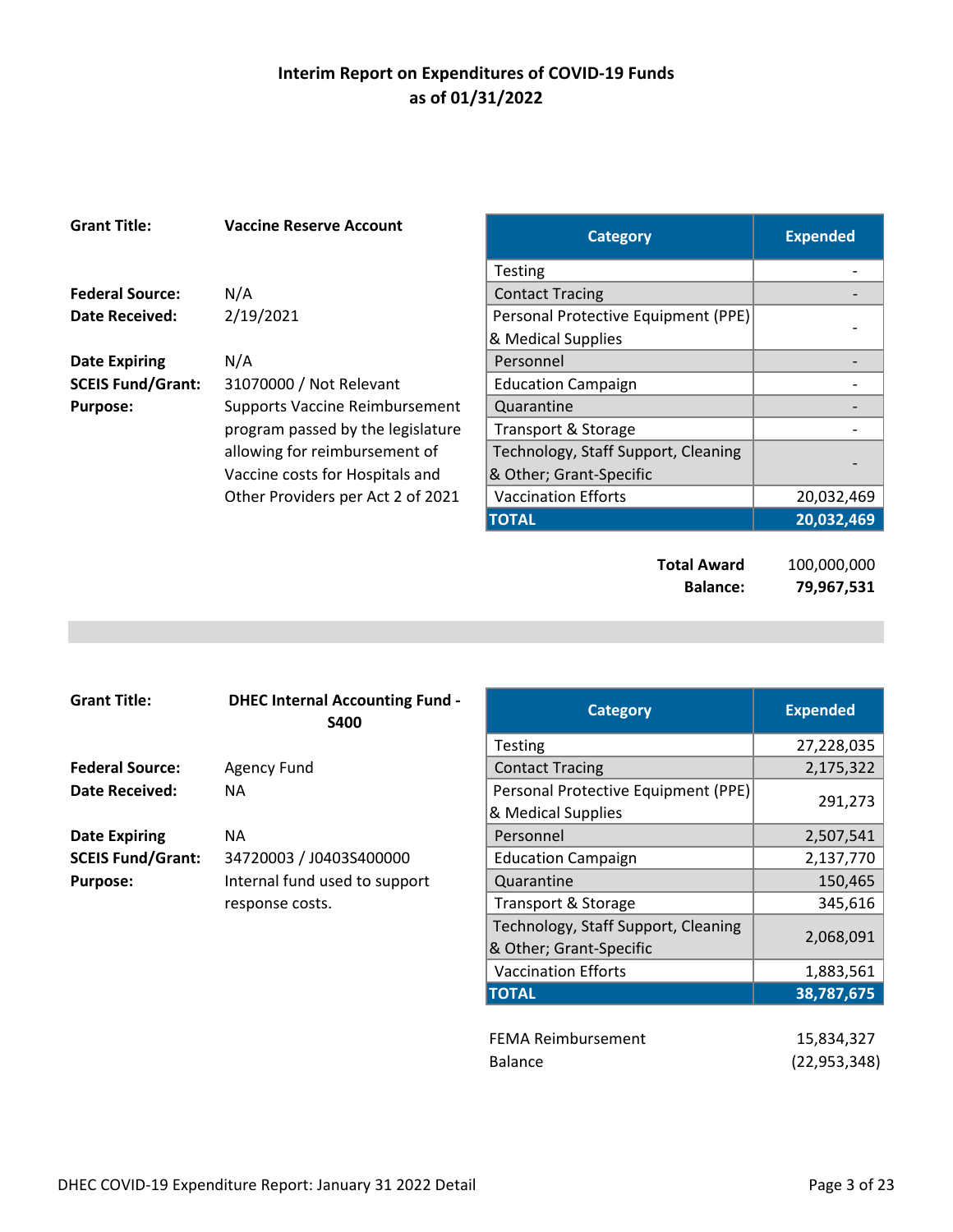| <b>Grant Title:</b>      | <b>SCCARES Act</b><br><b>Coronavirus Relief Funds</b> | <b>Category</b>                     | <b>Expended</b>  |
|--------------------------|-------------------------------------------------------|-------------------------------------|------------------|
|                          |                                                       | Testing                             | 41,058,154       |
| <b>Federal Source:</b>   | <b>CRF</b>                                            | <b>Contact Tracing</b>              | 6,768,876        |
| <b>Date Received:</b>    | 6/23/2020                                             | Personal Protective Equipment (PPE) |                  |
|                          |                                                       | & Medical Supplies                  | 8,118,947        |
| <b>Date Expiring</b>     | 12/30/2020                                            | Personnel                           | 45,447,370       |
| <b>SCEIS Fund/Grant:</b> | 51C10000/J0401CARES20                                 | <b>Education Campaign</b>           | 4,399,115        |
| <b>Purpose:</b>          | Supports ongoing testing in the state.                | Quarantine                          | 281,567          |
|                          | Of the \$115M* awarded as part of                     | Transport & Storage                 | 141,549          |
|                          | the SCCARES program, \$15M was                        | Technology, Staff Support, Cleaning |                  |
|                          | spent by other entities to enhance                    | & Other; Grant-Specific             | 3,268,190        |
|                          | testing. DHEC has submitted invoices                  | <b>Vaccination Efforts</b>          | 14,298           |
|                          | for the remaining CRF balance.                        | <b>TOTAL</b>                        | 109,498,067      |
|                          |                                                       | Total Award*<br><b>Balance:</b>     | 109,498,067<br>0 |

| <b>Grant Title:</b>      | <b>Expedited FEMA Reimbursement</b> | <b>Category</b>                     | <b>Expended</b> |
|--------------------------|-------------------------------------|-------------------------------------|-----------------|
|                          |                                     | Testing                             |                 |
| <b>Federal Source:</b>   | <b>FEMA</b>                         | <b>Contact Tracing</b>              |                 |
| <b>Date Received:</b>    | N/A                                 | Personal Protective Equipment (PPE) |                 |
|                          |                                     | & Medical Supplies                  |                 |
| <b>Date Expiring</b>     | N/A                                 | Personnel                           |                 |
| <b>SCEIS Fund/Grant:</b> | 55110007/J0401D449221               | <b>Education Campaign</b>           |                 |
| <b>Purpose:</b>          | <b>Expedited FEMA Reimbursement</b> | Quarantine                          |                 |
|                          | for vaccine related charges,        | Transport & Storage                 |                 |
|                          | provisionally approved by SCEMD     | Technology, Staff Support, Cleaning |                 |
|                          |                                     | & Other; Grant-Specific             |                 |
|                          |                                     | <b>Vaccination Efforts</b>          | 17,220,831      |
|                          |                                     | <b>TOTAL</b>                        | 17,220,831      |

**Total Award** TBD **Balance:**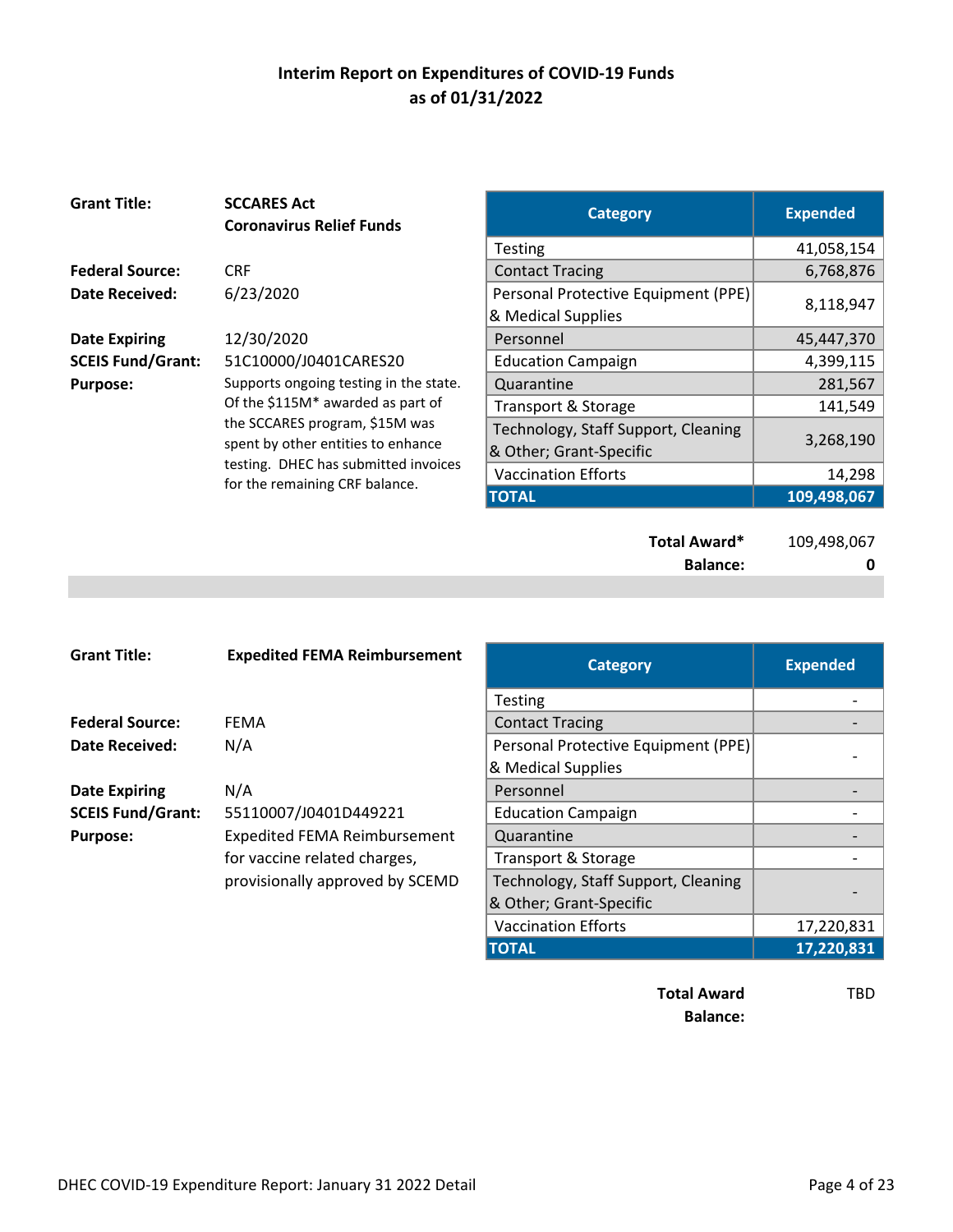| <b>Grant Title:</b>      | CK19-1904 Epidemiology and<br><b>Laboratory Capacity (ELC):</b> | <b>Category</b>                     | <b>Expended</b> |
|--------------------------|-----------------------------------------------------------------|-------------------------------------|-----------------|
|                          | <b>Enhancing Detection</b>                                      | <b>Testing</b>                      | 62,668,712      |
|                          |                                                                 | <b>Contact Tracing</b>              | 20,558,460      |
| <b>Federal Source:</b>   | <b>PPPHCE</b>                                                   | Personal Protective Equipment (PPE) |                 |
|                          |                                                                 | & Medical Supplies                  | 34,131          |
| <b>Date Received:</b>    | 5/15/2020                                                       | Personnel                           | 25,180,836      |
| <b>Date Expiring</b>     | 11/17/2022                                                      | <b>Education Campaign</b>           |                 |
| <b>SCEIS Fund/Grant:</b> | 51C40000 / J0401U000X19                                         | Quarantine                          | 3,482           |
| <b>Purpose:</b>          | Develop, purchase, administer,                                  | Transport & Storage                 | 33,246          |
|                          | process, and analyze COVID-19                                   | Technology, Staff Support, Cleaning |                 |
|                          | tests, conduct surveillance, trace                              | & Other; Grant-Specific             | 1,854,585       |
|                          | contacts, and related activities.                               | <b>TOTAL</b>                        | 110,333,451     |
|                          | Recipients will establish a robust                              |                                     |                 |
|                          | testing plan that ensures                                       | <b>Total Award</b>                  | 118,690,218     |
|                          | adequate testing is made<br>available.                          | <b>Balance:</b>                     | 8,356,767       |

| <b>Category</b>                                                | <b>Expended</b> |
|----------------------------------------------------------------|-----------------|
| Testing                                                        | 62,668,712      |
| <b>Contact Tracing</b>                                         | 20,558,460      |
| Personal Protective Equipment (PPE)<br>& Medical Supplies      | 34,131          |
| Personnel                                                      | 25,180,836      |
| <b>Education Campaign</b>                                      |                 |
| Quarantine                                                     | 3,482           |
| Transport & Storage                                            | 33,246          |
| Technology, Staff Support, Cleaning<br>& Other; Grant-Specific | 1,854,585       |
| <b>TOTAL</b>                                                   | 110,333,451     |
|                                                                |                 |

| <b>Total Award</b> | 118,690,218 |
|--------------------|-------------|
| <b>Balance:</b>    | 8,356,767   |

| <b>Grant Title:</b>      | <b>Enhanced Influenza:</b><br><b>Immunization &amp; Vaccines</b> | <b>Category</b>                     | <b>Expended</b> |
|--------------------------|------------------------------------------------------------------|-------------------------------------|-----------------|
|                          |                                                                  | <b>Testing</b>                      |                 |
| <b>Federal Source:</b>   | <b>PPPHCE</b>                                                    | <b>Contact Tracing</b>              |                 |
| Date Received:           | 6/4/2020                                                         | Personal Protective Equipment (PPE) |                 |
|                          |                                                                  | & Medical Supplies                  |                 |
| <b>Date Expiring</b>     | 7/5/2021                                                         | Personnel                           | 79,389          |
| <b>SCEIS Fund/Grant:</b> | 51C10027 / J0401F340Z09                                          | <b>Education Campaign</b>           | 14,539          |
| <b>Purpose:</b>          | Supports staffing, communication                                 | Quarantine                          |                 |
|                          | campaigns, pandemic                                              | Transport & Storage                 |                 |
|                          | preparedness and mass                                            | Technology, Staff Support, Cleaning |                 |
|                          | vaccinations; also focuses on                                    | & Other; Grant-Specific             | 399,310         |
|                          | enhancing influenza coverage and                                 | <b>Vaccination Efforts</b>          | 1,163,145       |
|                          | enrolling additional vaccinators                                 | <b>TOTAL</b>                        | 1,656,384       |
|                          |                                                                  |                                     |                 |

**Total Award** 1,656,384 **Balance: 1999**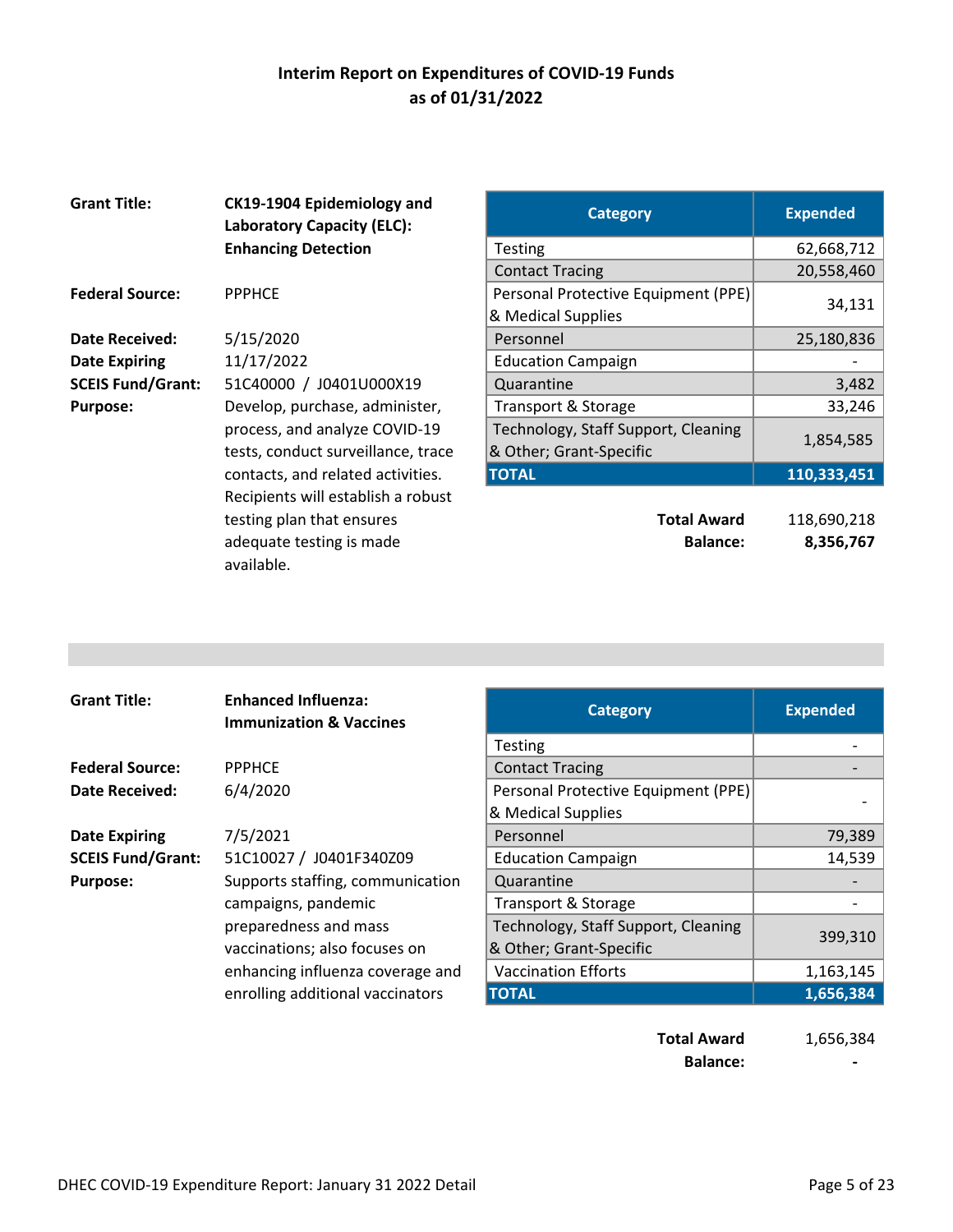| <b>Grant Title:</b>      | <b>Medicare Survey &amp; Certification</b>                         | <b>Category</b>                                                | <b>Expended</b> |
|--------------------------|--------------------------------------------------------------------|----------------------------------------------------------------|-----------------|
|                          |                                                                    | <b>Testing</b>                                                 |                 |
| <b>Federal Source:</b>   | <b>CARES</b>                                                       | <b>Contact Tracing</b>                                         |                 |
| <b>Date Received:</b>    | 7/20/2020                                                          | Personal Protective Equipment (PPE)                            |                 |
|                          |                                                                    | & Medical Supplies                                             |                 |
| <b>Date Expiring</b>     | 9/30/2023                                                          | Personnel                                                      |                 |
| <b>SCEIS Fund/Grant:</b> | 51C10022 / J0401F260X19                                            | <b>Education Campaign</b>                                      |                 |
| <b>Purpose:</b>          | Backlog of recertifications,                                       | Quarantine                                                     |                 |
|                          | focused infection control surveys,                                 | Transport & Storage                                            |                 |
|                          | complaints related to infection<br>control violations, and revisit | Technology, Staff Support, Cleaning<br>& Other; Grant-Specific | 794,140         |
|                          | surveys to provide greater                                         | <b>TOTAL</b>                                                   | 794,140         |
|                          | oversight of health care facilities                                |                                                                |                 |
|                          |                                                                    | <b>Total Award</b>                                             | 1,002,456       |
|                          |                                                                    | <b>Balance:</b>                                                | 208,316         |

| <b>Grant Title:</b>      | CK19-1904 Epidemiology and<br><b>Laboratory Capacity (ELC): CARES</b> | <b>Category</b>                     | <b>Expended</b> |
|--------------------------|-----------------------------------------------------------------------|-------------------------------------|-----------------|
|                          |                                                                       | <b>Testing</b>                      | 3,589,1         |
| <b>Federal Source:</b>   | <b>CARES</b>                                                          | <b>Contact Tracing</b>              |                 |
| Date Received:           | 4/23/2020                                                             | Personal Protective Equipment (PPE) |                 |
|                          |                                                                       | & Medical Supplies                  |                 |
| <b>Date Expiring</b>     | 4/22/2022                                                             | Personnel                           |                 |
| <b>SCEIS Fund/Grant:</b> | 51C10016 / J0401U000V19                                               | <b>Education Campaign</b>           |                 |
| Purpose:                 | Supports contact tracing,                                             | Quarantine                          |                 |
|                          | surveillance, testing, monitoring                                     | Transport & Storage                 |                 |
|                          | capacity, vulnerable populations                                      | Technology, Staff Support, Cleaning | F 12C           |

| CK19-1904 Epidemiology and<br><b>Laboratory Capacity (ELC): CARES</b> | <b>Category</b>                                                | <b>Expended</b> |
|-----------------------------------------------------------------------|----------------------------------------------------------------|-----------------|
|                                                                       | <b>Testing</b>                                                 | 3,589,127       |
| CARES                                                                 | <b>Contact Tracing</b>                                         |                 |
| 4/23/2020                                                             | Personal Protective Equipment (PPE)                            |                 |
|                                                                       | & Medical Supplies                                             |                 |
| 4/22/2022                                                             | Personnel                                                      |                 |
| 51C10016 / J0401U000V19                                               | <b>Education Campaign</b>                                      |                 |
| Supports contact tracing,                                             | Quarantine                                                     |                 |
| surveillance, testing, monitoring                                     | Transport & Storage                                            |                 |
| capacity, vulnerable populations                                      | Technology, Staff Support, Cleaning<br>& Other; Grant-Specific | 513,615         |
|                                                                       | <b>TOTAL</b>                                                   | 4,102,742       |
|                                                                       |                                                                |                 |

| <b>Total Award</b> | 9,917,925 |
|--------------------|-----------|
| <b>Balance:</b>    | 5,815,183 |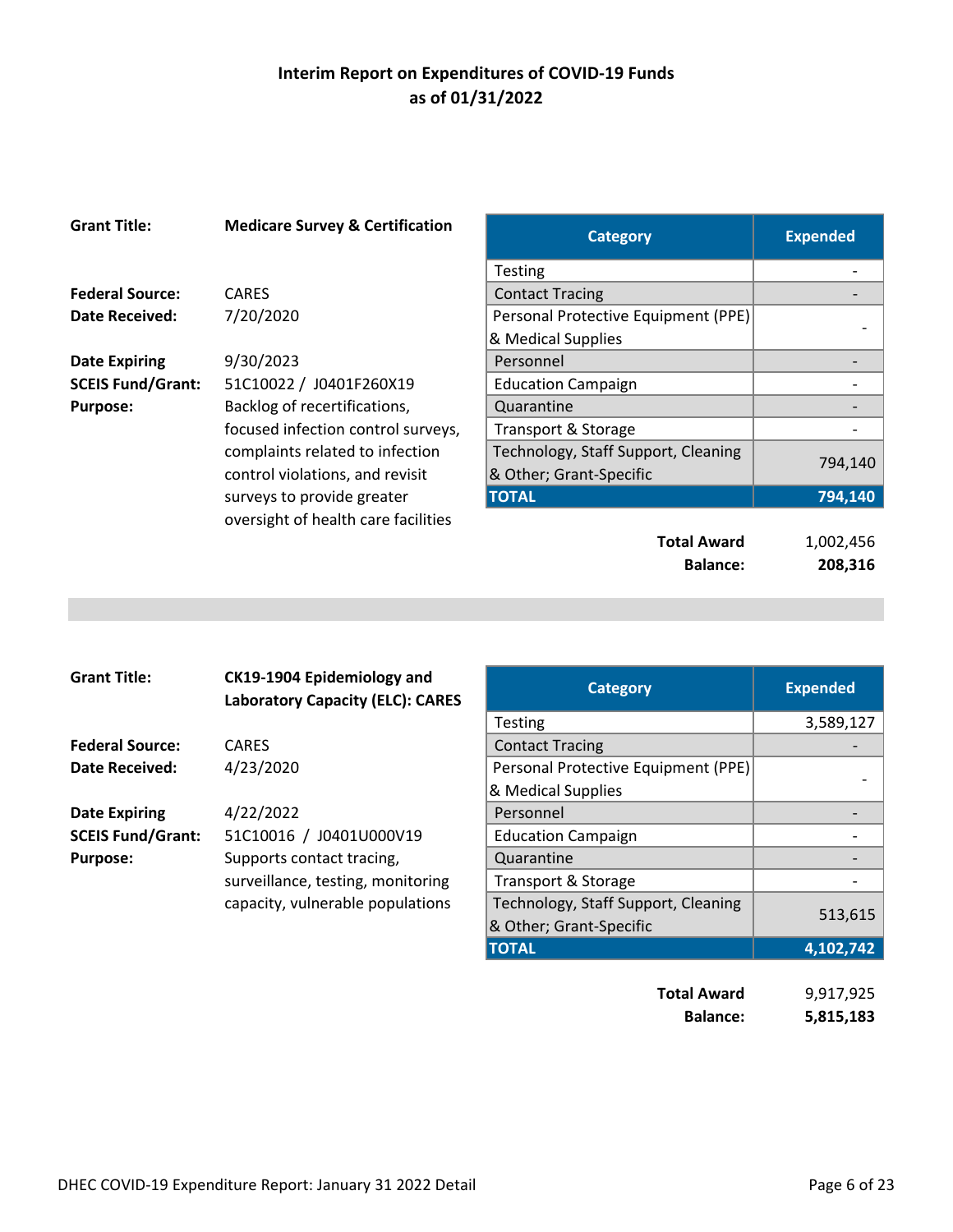| <b>Grant Title:</b>      | <b>Housing Opportunities for</b><br>Persons with AIDS (HOPWA) | <b>Category</b>                     | <b>Expended</b> |
|--------------------------|---------------------------------------------------------------|-------------------------------------|-----------------|
|                          |                                                               | <b>Testing</b>                      |                 |
| <b>Federal Source:</b>   | <b>CARES</b>                                                  | <b>Contact Tracing</b>              |                 |
| <b>Date Received:</b>    | 3/27/2020                                                     | Personal Protective Equipment (PPE) |                 |
|                          |                                                               | & Medical Supplies                  | 64              |
| <b>Date Expiring</b>     | 6/7/2023                                                      | Personnel                           |                 |
| <b>SCEIS Fund/Grant:</b> | 51C10008 / J0401F020V19                                       | <b>Education Campaign</b>           | 1,229           |
| <b>Purpose:</b>          | Supports housing opportunities                                | Quarantine                          |                 |
|                          | for people diagnosed with AIDS                                | Transport & Storage                 |                 |
|                          |                                                               | Technology, Staff Support, Cleaning |                 |
|                          |                                                               | & Other; Grant-Specific             | 123,034         |

| <b>Housing Opportunities for</b><br><b>Persons with AIDS (HOPWA)</b> | <b>Category</b>                     | <b>Expended</b> |
|----------------------------------------------------------------------|-------------------------------------|-----------------|
|                                                                      | <b>Testing</b>                      |                 |
| CARES                                                                | <b>Contact Tracing</b>              |                 |
| 3/27/2020                                                            | Personal Protective Equipment (PPE) | 64              |
|                                                                      | & Medical Supplies                  |                 |
| 6/7/2023                                                             | Personnel                           |                 |
| 51C10008 / J0401F020V19                                              | <b>Education Campaign</b>           | 1,229           |
| Supports housing opportunities                                       | Quarantine                          |                 |
| for people diagnosed with AIDS                                       | Transport & Storage                 |                 |
|                                                                      | Technology, Staff Support, Cleaning |                 |
|                                                                      | & Other; Grant-Specific             | 123,034         |
|                                                                      | <b>TOTAL</b>                        | 124,327         |
|                                                                      |                                     |                 |

| <b>Total Award</b> | 337,889 |
|--------------------|---------|
| <b>Balance:</b>    | 213,562 |

| <b>Grant Title:</b>      | <b>Imm and Vaccines for Children</b><br>(VFC)                          | <b>Category</b>                                                | <b>Expended</b> |
|--------------------------|------------------------------------------------------------------------|----------------------------------------------------------------|-----------------|
|                          |                                                                        | <b>Testing</b>                                                 |                 |
| <b>Federal Source:</b>   | <b>CARES</b>                                                           | <b>Contact Tracing</b>                                         |                 |
| Date Received:           | 7/1/2020                                                               | Personal Protective Equipment (PPE)                            |                 |
|                          |                                                                        | & Medical Supplies                                             |                 |
| <b>Date Expiring</b>     | 7/5/2021                                                               | Personnel                                                      |                 |
| <b>SCEIS Fund/Grant:</b> | 51C10027 / J0401F340V01                                                | <b>Education Campaign</b>                                      |                 |
| <b>Purpose:</b>          | To plan for and implement COVID-                                       | Quarantine                                                     |                 |
|                          | 19 vaccination services and                                            | Transport & Storage                                            | 1,925           |
|                          | increase access to vaccination for<br>VFC-eligible children throughout | Technology, Staff Support, Cleaning<br>& Other; Grant-Specific | 92,241          |
|                          | the jurisdiction.                                                      | <b>Vaccination Efforts</b>                                     | 2,272,387       |
|                          |                                                                        | <b>TOTAL</b>                                                   | 2,366,553       |
|                          |                                                                        |                                                                |                 |

**Total Award** 2,366,553 **Balance:** 0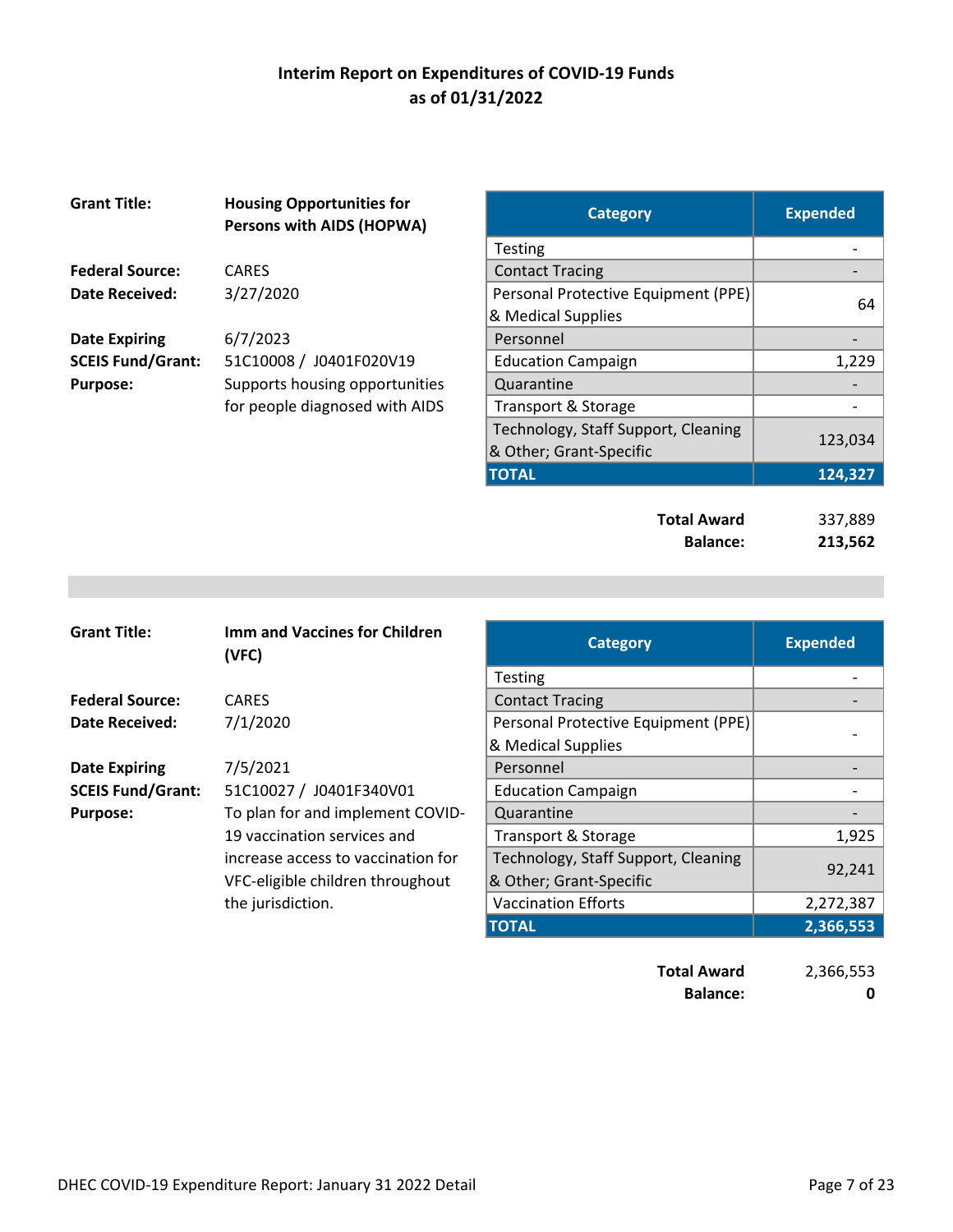| <b>Grant Title:</b>      | Epi & Lab Capacity (ELC):<br><b>Infection Prevention &amp; Control</b> | <b>Category</b>                     | <b>Expended</b> |
|--------------------------|------------------------------------------------------------------------|-------------------------------------|-----------------|
|                          | <b>Training</b>                                                        | <b>Testing</b>                      |                 |
| <b>Federal Source:</b>   | <b>CPRSA</b>                                                           | <b>Contact Tracing</b>              |                 |
| <b>Date Received:</b>    | 5/28/2020                                                              | Personal Protective Equipment (PPE) |                 |
|                          |                                                                        | & Medical Supplies                  |                 |
| <b>Date Expiring</b>     | 5/27/2022                                                              | Personnel                           | 284,340         |
| <b>SCEIS Fund/Grant:</b> | 51C30000 / J0401U000Y19                                                | <b>Education Campaign</b>           | 7,575           |
| <b>Purpose:</b>          | Supports Project Firstline, CDC's                                      | Quarantine                          |                 |
|                          | national training collaborative for                                    | Transport & Storage                 |                 |
|                          | healthcare infection prevention                                        | Technology, Staff Support, Cleaning |                 |
|                          | and control                                                            | & Other; Grant-Specific             | 278             |
|                          |                                                                        | <b>TOTAL</b>                        | 292,193         |
|                          |                                                                        |                                     |                 |
|                          |                                                                        | <b>Total Award</b>                  | 1,144,102       |
|                          |                                                                        | <b>Balance:</b>                     | 851,909         |

| <b>Grant Title:</b>      | <b>ELC Reopening Schools</b>         | <b>Category</b>                     | <b>Expended</b> |
|--------------------------|--------------------------------------|-------------------------------------|-----------------|
|                          |                                      | <b>Testing</b>                      | 447,212         |
| <b>Federal Source:</b>   | ARPA                                 | <b>Contact Tracing</b>              |                 |
| Date Received:           | 4/7/2021                             | Personal Protective Equipment (PPE) |                 |
|                          |                                      | & Medical Supplies                  |                 |
| <b>Date Expiring</b>     | 7/31/2022                            | Personnel                           |                 |
| <b>SCEIS Fund/Grant:</b> | 51C70002/J0401U000X01                | <b>Education Campaign</b>           |                 |
| <b>Purpose:</b>          | Funds support efforts to reopen      | Quarantine                          |                 |
|                          | schools safely. Used to support      | Transport & Storage                 |                 |
|                          | staffing, purchase of test kits, and | Technology, Staff Support, Cleaning |                 |
|                          | contracting of turnkey testing to    | & Other; Grant-Specific             |                 |
|                          | be performed in schools.             | <b>Vaccination Efforts</b>          |                 |
|                          |                                      | <b>TOTAL</b>                        | 447,212         |

**Total Award** 155,076,741 **Balance: 154,629,529**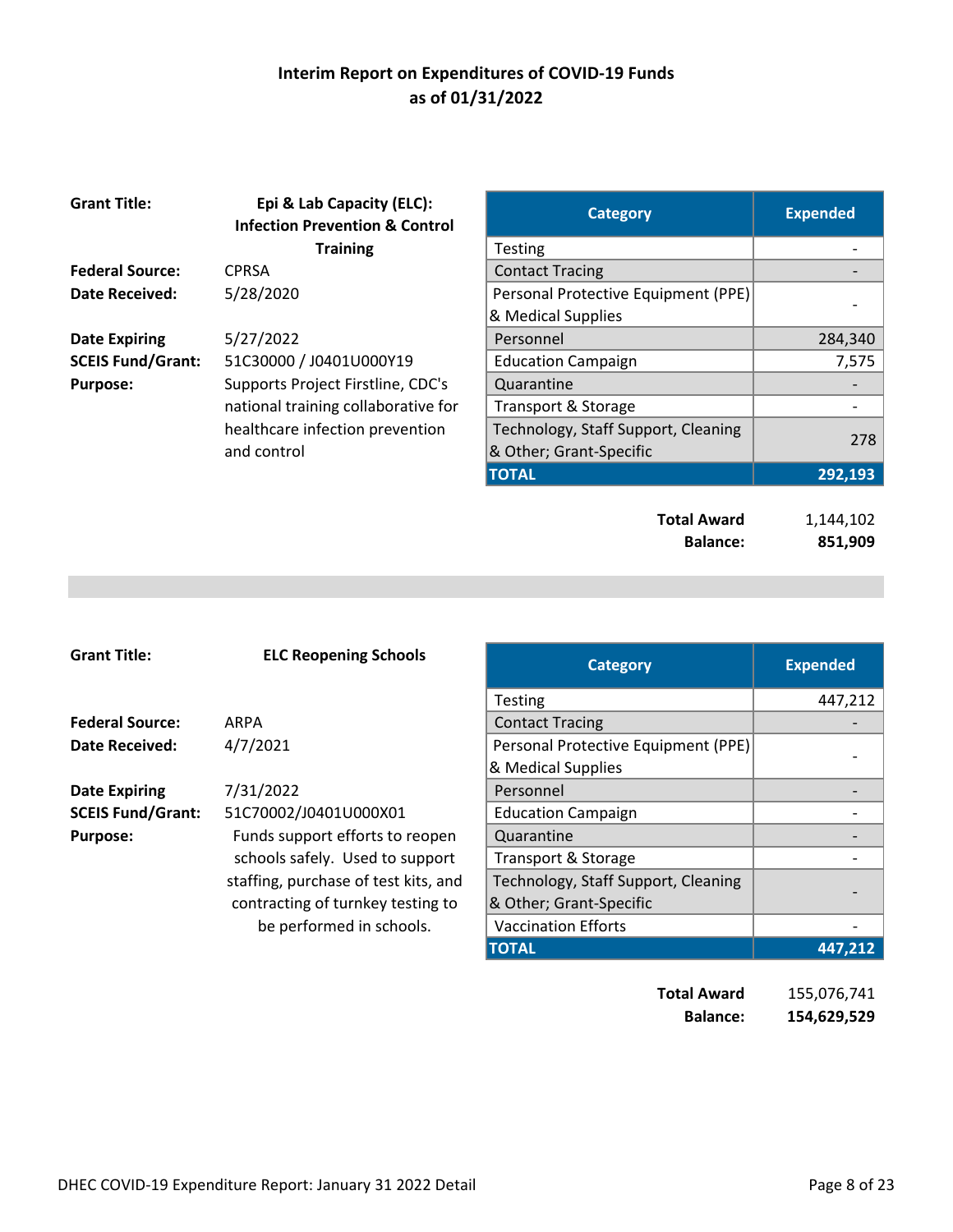| <b>Grant Title:</b>      | FFCRA 2020 WIC Supplemental-<br>Food | <b>Category</b>                       | <b>Expended</b> |
|--------------------------|--------------------------------------|---------------------------------------|-----------------|
|                          |                                      | Testing                               |                 |
| <b>Federal Source:</b>   | <b>Families First CRA</b>            | <b>Contact Tracing</b>                |                 |
| <b>Date Received:</b>    | 12/14/2020                           | Personal Protective Equipment (PPE)   |                 |
|                          |                                      | & Medical Supplies                    |                 |
| <b>Date Expiring</b>     | 9/30/2021                            | Personnel                             |                 |
| <b>SCEIS Fund/Grant:</b> | 51C20004 / J0401K200000              | <b>Education Campaign</b>             |                 |
| <b>Purpose:</b>          | Funds to be used to support an       | Quarantine                            |                 |
|                          | increase in Women, Infants, and      | Transport & Storage                   |                 |
|                          | Children food supplement             | Technology, Staff Support, Cleaning   |                 |
|                          | program services as a result of      | & Other; Grant-Specific               | 4,737,161       |
|                          | COVID-19.                            | <b>TOTAL</b>                          | 4,737,161       |
|                          |                                      | <b>Total Award</b><br><b>Balance:</b> | 4,737,161       |

| <b>Grant Title:</b>      | <b>Ryan White HIV/AIDS Program</b><br>Part B COVID-19 Response | <b>Category</b>                     | <b>Expended</b> |
|--------------------------|----------------------------------------------------------------|-------------------------------------|-----------------|
| <b>Federal Source:</b>   | <b>CARES</b>                                                   | <b>Testing</b>                      |                 |
| <b>Date Received:</b>    | 4/1/2020                                                       | <b>Contact Tracing</b>              |                 |
|                          | 3/31/2022                                                      | Personal Protective Equipment (PPE) |                 |
| <b>Date Expiring</b>     |                                                                | & Medical Supplies                  |                 |
| <b>SCEIS Fund/Grant:</b> | 51C10007 / J0401F520V19                                        | Personnel                           |                 |
| <b>Purpose:</b>          | To prevent, prepare for, and                                   | <b>Education Campaign</b>           |                 |
|                          | respond to COVID-19, as needs                                  | Quarantine                          |                 |
|                          | evolve for clients of Ryan White                               | Transport & Storage                 |                 |
|                          | HIV/AIDS program recipients.                                   | Technology, Staff Support, Cleaning |                 |
|                          |                                                                | & Other; Grant-Specific             | 825,313         |
|                          |                                                                | <b>TOTAL</b>                        | 825,313         |

| <b>Total Award</b> | 1,074,938 |
|--------------------|-----------|
| <b>Balance:</b>    | 249,625   |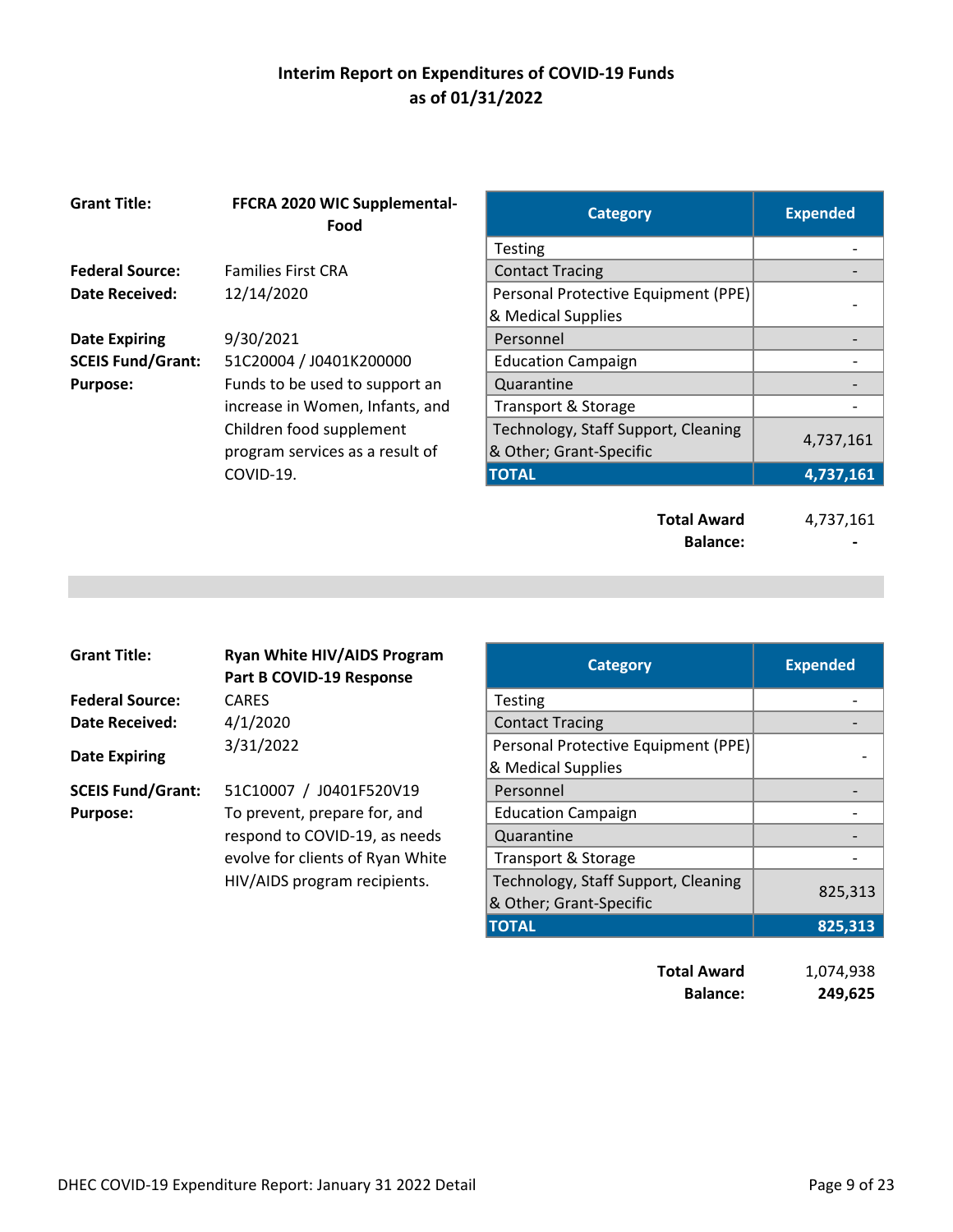| <b>Grant Title:</b>      | <b>Immunizations Supplemental</b> | <b>Category</b>                     | <b>Expended</b> |
|--------------------------|-----------------------------------|-------------------------------------|-----------------|
|                          |                                   | Testing                             | 3,156           |
| <b>Federal Source:</b>   | COVID-19 Emergency                | <b>Contact Tracing</b>              | 5,817           |
| Date Received:           | 7/1/2020                          | Personal Protective Equipment (PPE) | 643,274         |
|                          |                                   | & Medical Supplies                  |                 |
| <b>Date Expiring</b>     | 6/30/2024                         | Personnel                           | 2,243,537       |
| <b>SCEIS Fund/Grant:</b> | 51C60001 / J0401F340U01           | <b>Education Campaign</b>           | 672,948         |
| <b>Purpose:</b>          | Support vaccine administration,   | Quarantine                          | 130             |
|                          | supplies, monitor vaccination     | Transport & Storage                 | 32,232          |
|                          | activities                        | Technology, Staff Support, Cleaning | 596,364         |
|                          |                                   | & Other; Grant-Specific             |                 |
|                          |                                   | <b>Vaccination Efforts</b>          | 12,798,361      |
|                          |                                   | <b>TOTAL</b>                        | 16,995,821      |
|                          |                                   |                                     |                 |
|                          |                                   | <b>Total Award</b>                  | 46,523,022      |
|                          |                                   | <b>Balance:</b>                     | 29,527,201      |
|                          |                                   |                                     |                 |

| <b>Grant Title:</b>      | <b>Enhancing Detection Expansion</b> | <b>Category</b>                                           | <b>Expended</b> |
|--------------------------|--------------------------------------|-----------------------------------------------------------|-----------------|
|                          |                                      | <b>Testing</b>                                            | 78,871,164      |
| <b>Federal Source:</b>   | <b>CES</b>                           | <b>Contact Tracing</b>                                    | 701,344         |
| <b>Date Received:</b>    | 1/13/2021                            | Personal Protective Equipment (PPE)<br>& Medical Supplies | 41,843          |
| <b>Date Expiring</b>     | 7/31/2023                            | Personnel                                                 | 49,295,482      |
| <b>SCEIS Fund/Grant:</b> | 51C60001 / J0401U000W01              | <b>Education Campaign</b>                                 | 7,116,062       |
| <b>Purpose:</b>          | To build upon existing ELC           | Quarantine                                                | 88,266          |
|                          | infrastructure that emphasizes       | Transport & Storage                                       | 383,743         |
|                          | the coordination and critical        | Technology, Staff Support, Cleaning                       | 4,295,245       |
|                          | integration of laboratory with       | & Other; Grant-Specific                                   |                 |
|                          | epidemiology and health              | <b>Vaccination Efforts</b>                                | 147,767         |
|                          | information systems in order to      | <b>TOTAL</b>                                              | 140,940,916     |
|                          | maximize the public health impact    |                                                           |                 |
|                          | of available resources.              | <b>Total Award</b>                                        | 296,351,652     |
|                          |                                      | <b>Balance:</b>                                           | 155,410,736     |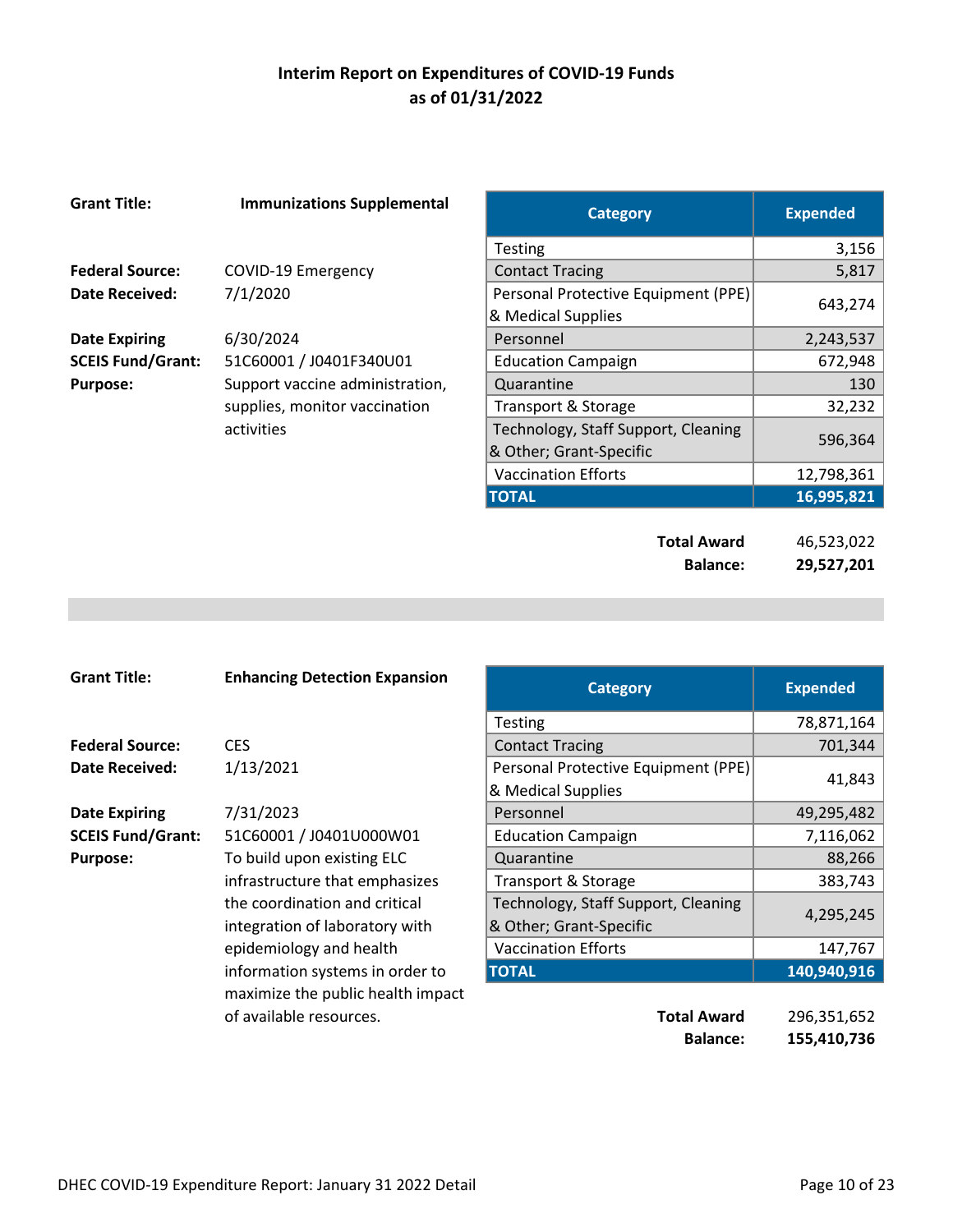| <b>Grant Title:</b>      | <b>COVID Vaccine Supplemental</b>                  | <b>Category</b>                                                | <b>Expended</b> |
|--------------------------|----------------------------------------------------|----------------------------------------------------------------|-----------------|
|                          |                                                    | Testing                                                        |                 |
| <b>Federal Source:</b>   | <b>CARES</b>                                       | <b>Contact Tracing</b>                                         |                 |
| Date Received:           | 12/16/2020                                         | Personal Protective Equipment (PPE)<br>& Medical Supplies      |                 |
| <b>Date Expiring</b>     | 6/30/2022                                          | Personnel                                                      | 53,652          |
| <b>SCEIS Fund/Grant:</b> | 51C10027 / J0401F340T01                            | <b>Education Campaign</b>                                      |                 |
| <b>Purpose:</b>          | Supplemental funds to support                      | Quarantine                                                     |                 |
|                          | staff and necessary supplies to                    | <b>Transport &amp; Storage</b>                                 |                 |
|                          | cover needs to support mass<br>vaccination efforts | Technology, Staff Support, Cleaning<br>& Other; Grant-Specific |                 |
|                          |                                                    | <b>Vaccination Efforts</b>                                     | 1,602,732       |
|                          |                                                    | <b>TOTAL</b>                                                   | 1,656,384       |
|                          |                                                    | <b>Total Award</b>                                             | 1,656,384       |

Balance:

| <b>Grant Title:</b>      | <b>SCDHEC's Public Health Crisis</b><br><b>Response Grant</b> | <b>Category</b>                     | <b>Expended</b> |
|--------------------------|---------------------------------------------------------------|-------------------------------------|-----------------|
| <b>Federal Source:</b>   | <b>CPRSA</b>                                                  | Testing                             | 3,098,4         |
| <b>Date Received:</b>    | 3/16/2020                                                     | <b>Contact Tracing</b>              |                 |
|                          |                                                               | Personal Protective Equipment (PPE) |                 |
| <b>Date Expiring</b>     | 3/15/2022                                                     | & Medical Supplies                  | 3,569,3         |
| <b>SCEIS Fund/Grant:</b> | 51C30000 / J0401H120V19                                       | Personnel                           |                 |
| <b>Purpose:</b>          | Funds to carry out surveillance,                              | <b>Education Campaign</b>           |                 |
|                          | epidemiology, laboratory                                      | Quarantine                          |                 |
|                          | capacity, infection control,                                  | Transport & Storage                 | 1,696,6         |
|                          | mitigation, communications, and                               | Technology, Staff Support, Cleaning |                 |
|                          | other preparedness and response                               | & Other; Grant-Specific             | 228,4           |
|                          | activities                                                    | <b>TOTAL</b>                        | 8,592,9         |

| <b>Grant Title:</b>      | <b>SCDHEC's Public Health Crisis</b><br><b>Response Grant</b>      | <b>Category</b>                                                | <b>Expended</b> |
|--------------------------|--------------------------------------------------------------------|----------------------------------------------------------------|-----------------|
| <b>Federal Source:</b>   | <b>CPRSA</b>                                                       | <b>Testing</b>                                                 | 3,098,411       |
| Date Received:           | 3/16/2020                                                          | <b>Contact Tracing</b>                                         |                 |
| <b>Date Expiring</b>     | 3/15/2022                                                          | Personal Protective Equipment (PPE)<br>& Medical Supplies      | 3,569,377       |
| <b>SCEIS Fund/Grant:</b> | 51C30000 / J0401H120V19                                            | Personnel                                                      |                 |
| <b>Purpose:</b>          | Funds to carry out surveillance,                                   | <b>Education Campaign</b>                                      |                 |
|                          | epidemiology, laboratory                                           | Quarantine                                                     |                 |
|                          | capacity, infection control,                                       | Transport & Storage                                            | 1,696,693       |
|                          | mitigation, communications, and<br>other preparedness and response | Technology, Staff Support, Cleaning<br>& Other; Grant-Specific | 228,492         |
|                          | activities                                                         | <b>TOTAL</b>                                                   | 8,592,974       |
|                          |                                                                    | <b>Total Award</b>                                             | 8,926,133       |

**Balance: 333,159**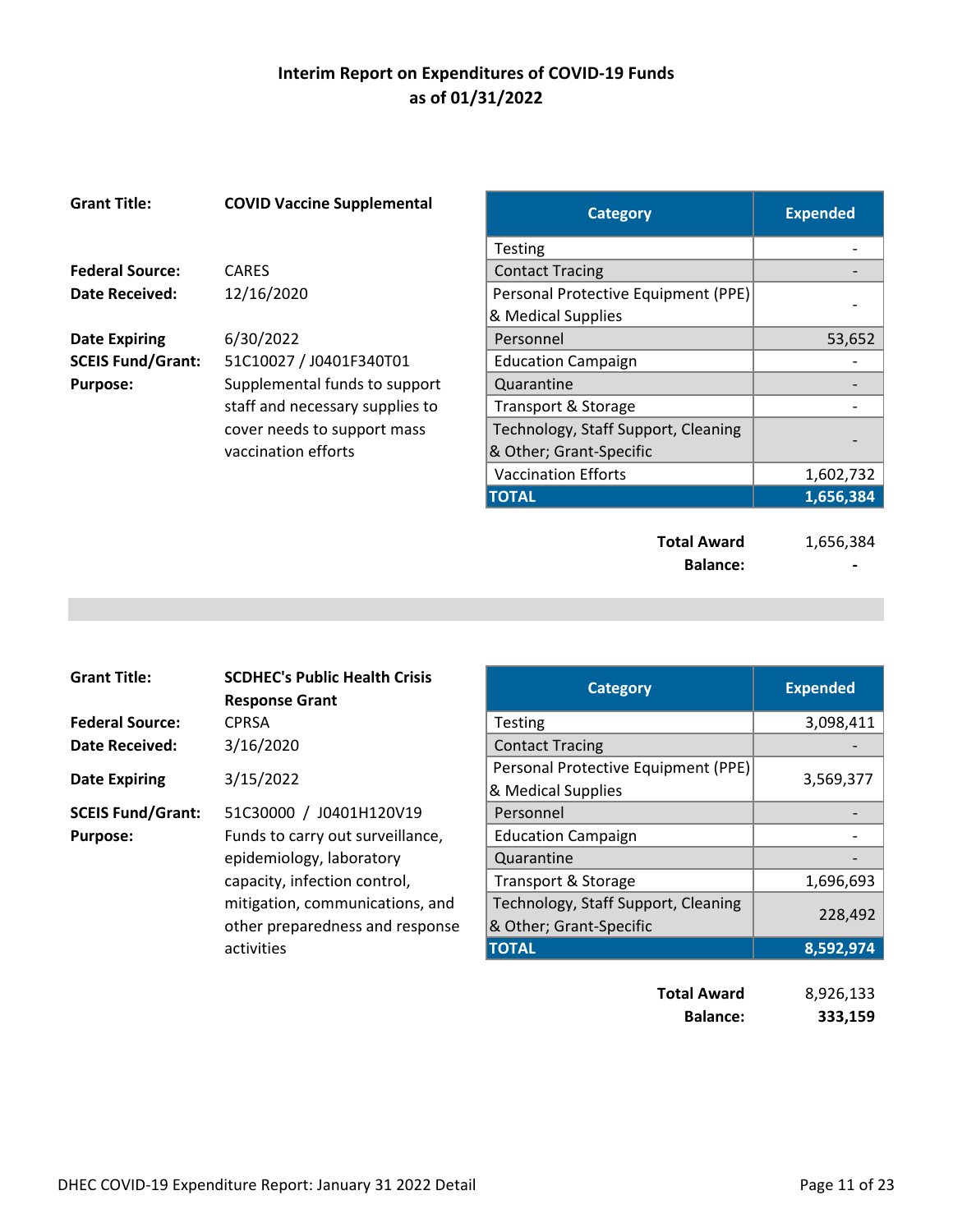| <b>Grant Title:</b>      | <b>PHL Preparedness</b>          | <b>Category</b>                       | <b>Expended</b>    |
|--------------------------|----------------------------------|---------------------------------------|--------------------|
|                          |                                  | <b>Testing</b>                        | 277,432            |
| <b>Federal Source:</b>   | <b>PPPHCE</b>                    | <b>Contact Tracing</b>                |                    |
| <b>Date Received:</b>    | 8/1/2020                         | Personal Protective Equipment (PPE)   |                    |
|                          |                                  | & Medical Supplies                    |                    |
| <b>Date Expiring</b>     | 12/15/2021                       | Personnel                             |                    |
| <b>SCEIS Fund/Grant:</b> | 51C40000/J0401U000U01            | <b>Education Campaign</b>             |                    |
| <b>Purpose:</b>          | Strengthen's state public health | Quarantine                            |                    |
|                          | lab preparedness and response    | Transport & Storage                   | 30                 |
|                          | capabilities                     | Technology, Staff Support, Cleaning   | 51,390             |
|                          |                                  | & Other; Grant-Specific               |                    |
|                          |                                  | <b>Vaccination Efforts</b>            |                    |
|                          |                                  | <b>TOTAL</b>                          | 328,852            |
|                          |                                  | <b>Total Award</b><br><b>Balance:</b> | 515,000<br>186,148 |
|                          |                                  |                                       |                    |

| <b>Grant Title:</b>      | <b>CARES Hospital Preparedness</b><br>Partners (HPP) COVID-19 | <b>Category</b>                     | <b>Expended</b> |
|--------------------------|---------------------------------------------------------------|-------------------------------------|-----------------|
|                          | Supplement                                                    | <b>Testing</b>                      | 16,539          |
| <b>Federal Source:</b>   | <b>CARES</b>                                                  | <b>Contact Tracing</b>              |                 |
| Date Received:           | 5/22/2020                                                     | Personal Protective Equipment (PPE) |                 |
|                          |                                                               | & Medical Supplies                  | 169,161         |
| <b>Date Expiring:</b>    | 6/30/2021*                                                    | Personnel                           |                 |
| <b>SCEIS Fund/Grant:</b> | 51C10014 / J0401F170X19                                       | <b>Education Campaign</b>           |                 |
| <b>Purpose:</b>          | Funds used to support healthcare                              | Quarantine                          |                 |
|                          | coalitions with COVID19 response                              | Transport & Storage                 |                 |
|                          | activities. MUSC, the state's                                 | Technology, Staff Support, Cleaning |                 |
|                          | Special Pathogen Center, to                                   | & Other; Grant-Specific             | 532,483         |
|                          | receive \$175,455.                                            | <b>Vaccination Efforts</b>          | 8,810           |
|                          | *Extension Pending                                            | <b>TOTAL</b>                        | 726,993         |
|                          |                                                               |                                     |                 |

| <b>Total Award</b> | 1,687,823 |
|--------------------|-----------|
| <b>Balance:</b>    | 960,830   |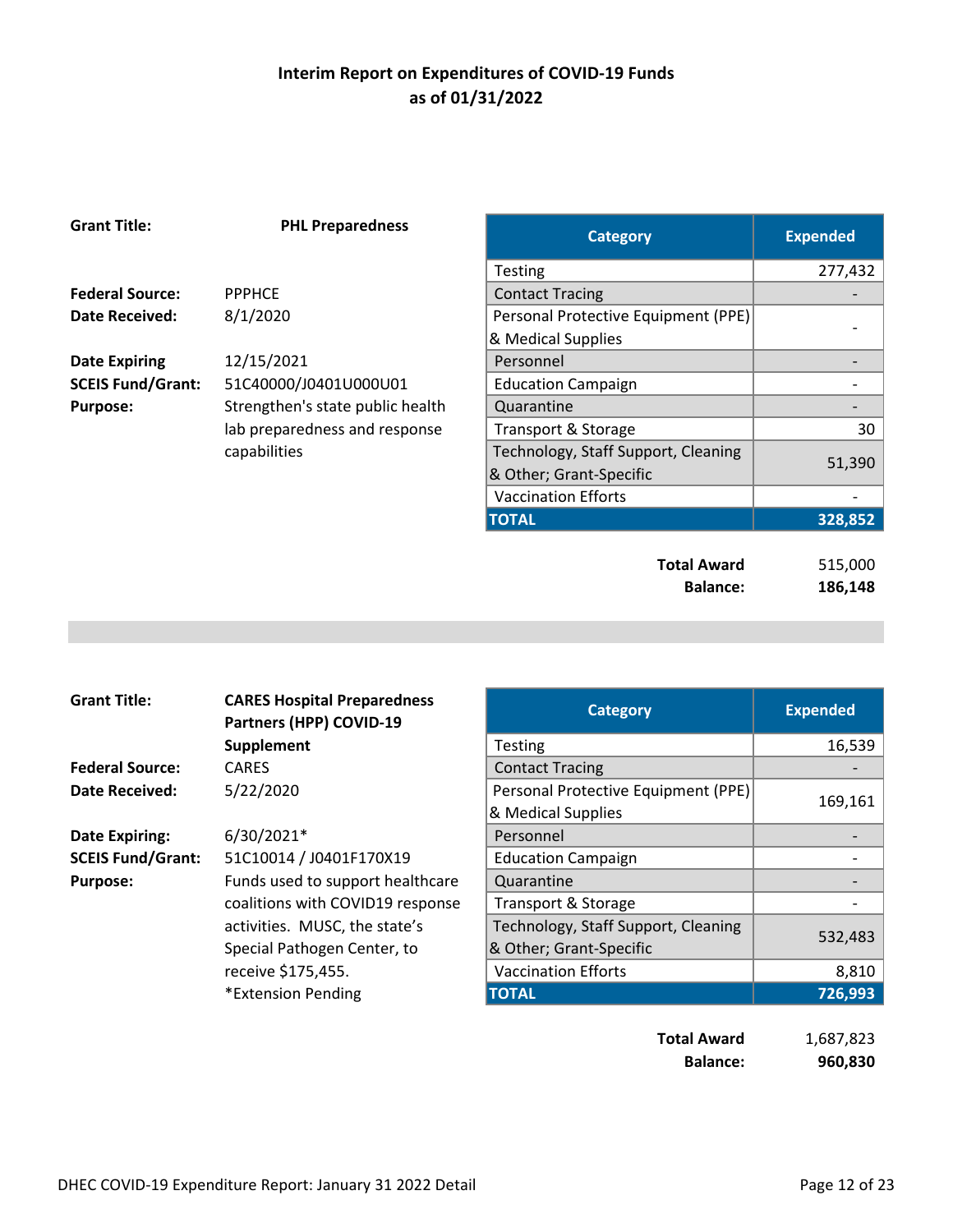| <b>Grant Title:</b>      | <b>Rape Prevention and Education</b> | <b>Category</b>                       | <b>Expended</b>  |
|--------------------------|--------------------------------------|---------------------------------------|------------------|
|                          |                                      | <b>Testing</b>                        |                  |
| <b>Federal Source:</b>   | <b>CPRSA</b>                         | <b>Contact Tracing</b>                |                  |
| Date Received:           | 6/19/2020                            | Personal Protective Equipment (PPE)   |                  |
|                          |                                      | & Medical Supplies                    |                  |
| <b>Date Expiring</b>     | 1/31/2022                            | Personnel                             |                  |
| <b>SCEIS Fund/Grant:</b> | 51C30000/J0401F720V19                | <b>Education Campaign</b>             |                  |
| <b>Purpose:</b>          | Provide sexual violence              | Quarantine                            |                  |
|                          | prevention virtual resources to      | Transport & Storage                   |                  |
|                          | rape crisis centers, schools and     | Technology, Staff Support, Cleaning   |                  |
|                          | agencies across the state.           | & Other; Grant-Specific               | 19,185           |
|                          | <b>Extension requested</b>           | <b>Vaccination Efforts</b>            |                  |
|                          |                                      | <b>TOTAL</b>                          | 19,185           |
|                          |                                      | <b>Total Award</b><br><b>Balance:</b> | 53,158<br>33,973 |

| <b>Grant Title:</b>      | <b>ELC Advanced Molecular</b><br><b>Detection</b> | <b>Category</b>                     | <b>Expended</b> |
|--------------------------|---------------------------------------------------|-------------------------------------|-----------------|
|                          |                                                   | <b>Testing</b>                      | 227,2           |
| <b>Federal Source:</b>   | <b>PPPHCE</b>                                     | <b>Contact Tracing</b>              |                 |
| <b>Date Received:</b>    | 8/1/2020                                          | Personal Protective Equipment (PPE) |                 |
|                          |                                                   | & Medical Supplies                  |                 |
| <b>Date Expiring</b>     | 12/15/2021                                        | Personnel                           |                 |
| <b>SCEIS Fund/Grant:</b> | 51C40000/J0401U000T01                             | <b>Education Campaign</b>           |                 |
| <b>Purpose:</b>          | To support COVID-19 Advanced                      | Quarantine                          |                 |
|                          | <b>Molecular Detection Technologies</b>           | Transport & Storage                 |                 |
|                          |                                                   | Technology, Staff Support, Cleaning |                 |
|                          |                                                   | & Other; Grant-Specific             | 1,0             |
|                          |                                                   |                                     |                 |

| anced Molecular<br>Detection | <b>Category</b>                     | <b>Expended</b> |
|------------------------------|-------------------------------------|-----------------|
|                              | <b>Testing</b>                      | 227,299         |
|                              | <b>Contact Tracing</b>              |                 |
|                              | Personal Protective Equipment (PPE) |                 |
|                              | & Medical Supplies                  |                 |
|                              | Personnel                           |                 |
| 0401U000T01                  | <b>Education Campaign</b>           |                 |
| COVID-19 Advanced            | Quarantine                          |                 |
| etection Technologies        | Transport & Storage                 |                 |
|                              | Technology, Staff Support, Cleaning |                 |
|                              | & Other; Grant-Specific             | 1,000           |
|                              | <b>Vaccination Efforts</b>          |                 |
|                              | <b>TOTAL</b>                        | 228,299         |

| <b>Total Award</b> | 235,000 |
|--------------------|---------|
| <b>Balance:</b>    | 6,701   |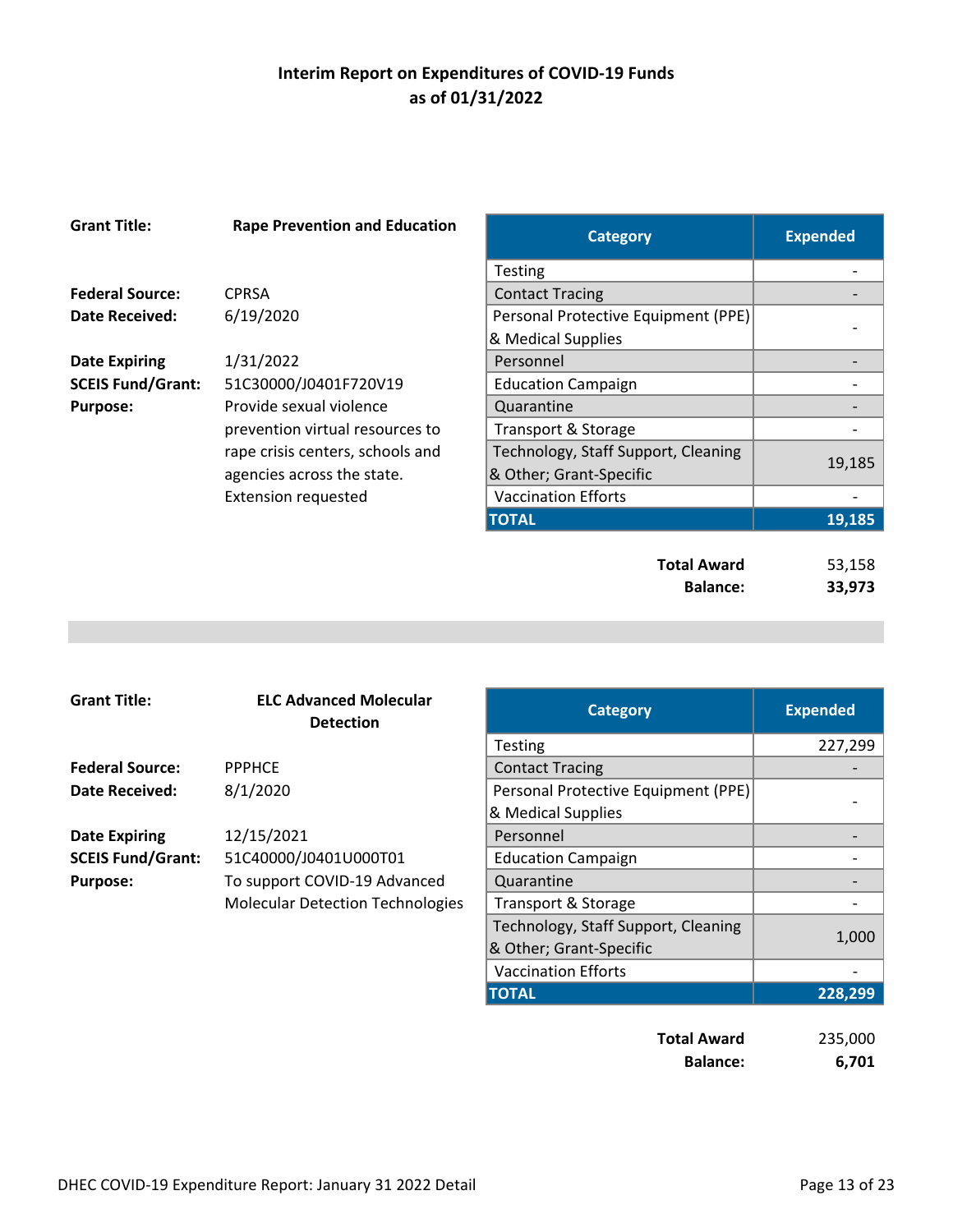| <b>Grant Title:</b>      | <b>WIC Admin Supplemental</b>       | <b>Category</b>                       | <b>Expended</b> |
|--------------------------|-------------------------------------|---------------------------------------|-----------------|
|                          |                                     | <b>Testing</b>                        |                 |
| <b>Federal Source:</b>   | <b>FFCR</b>                         | <b>Contact Tracing</b>                |                 |
| <b>Date Received:</b>    | 12/14/2020                          | Personal Protective Equipment (PPE)   |                 |
|                          |                                     | & Medical Supplies                    |                 |
| <b>Date Expiring</b>     | 9/30/2021                           | Personnel                             |                 |
| <b>SCEIS Fund/Grant:</b> | 51C20004/J0401K25000                | <b>Education Campaign</b>             |                 |
| <b>Purpose:</b>          | Funds to be used to support an      | Quarantine                            |                 |
|                          | increase in services as a result of | Transport & Storage                   |                 |
|                          | COVID-19 Funds must be used         | Technology, Staff Support, Cleaning   | 2,284,041       |
|                          | prior to initial non-COVID funding. | & Other; Grant-Specific               |                 |
|                          |                                     | <b>Vaccination Efforts</b>            |                 |
|                          |                                     | <b>TOTAL</b>                          | 2,284,041       |
|                          |                                     | <b>Total Award</b><br><b>Balance:</b> | 2,284,041       |

| <b>Grant Title:</b>      | <b>Travelers Health</b>            | <b>Category</b>                                           | <b>Expended</b> |
|--------------------------|------------------------------------|-----------------------------------------------------------|-----------------|
|                          |                                    | <b>Testing</b>                                            |                 |
| <b>Federal Source:</b>   | <b>PPPHCE</b>                      | <b>Contact Tracing</b>                                    |                 |
| <b>Date Received:</b>    | 8/1/2020                           | Personal Protective Equipment (PPE)<br>& Medical Supplies |                 |
| <b>Date Expiring</b>     | 12/15/2021                         | Personnel                                                 | 33,175          |
| <b>SCEIS Fund/Grant:</b> | 51C40000/J0401U000V01              | <b>Education Campaign</b>                                 |                 |
| <b>Purpose:</b>          | Enhance practices related to the   | Quarantine                                                |                 |
|                          | management of traveler-related     | Transport & Storage                                       |                 |
|                          | data, ensure best practices        | Technology, Staff Support, Cleaning                       |                 |
|                          | around public health activities at | & Other; Grant-Specific                                   | 83,200          |
|                          | travel hubs and among travel       | <b>Vaccination Efforts</b>                                |                 |
|                          | industry stakeholders, and         | <b>TOTAL</b>                                              | 116,375         |
|                          | improve communication with         |                                                           |                 |
|                          | international travelers            | <b>Total Award</b>                                        | 200,000         |
|                          |                                    | <b>Balance:</b>                                           | 83,625          |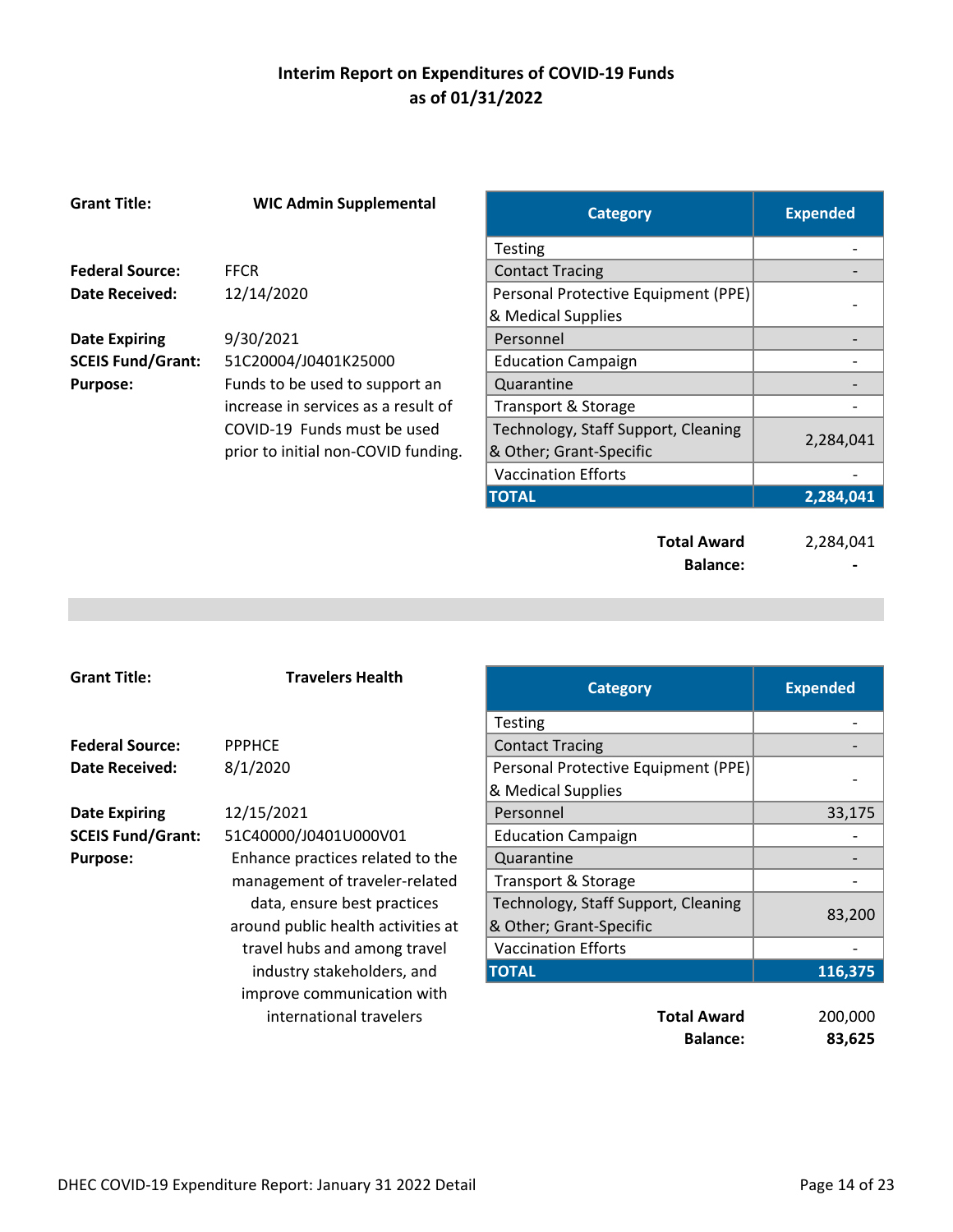| <b>Grant Title:</b>      | <b>Vaccination Supplemental Rural</b><br>Outreach | <b>Category</b>                     | <b>Expended</b> |
|--------------------------|---------------------------------------------------|-------------------------------------|-----------------|
|                          |                                                   | <b>Testing</b>                      |                 |
| <b>Federal Source:</b>   | CRRSAA                                            | <b>Contact Tracing</b>              |                 |
| Date Received:           | 4/2/2021                                          | Personal Protective Equipment (PPE) |                 |
|                          |                                                   | & Medical Supplies                  |                 |
| <b>Date Expiring</b>     | 6/30/2024                                         | Personnel                           | 13,864          |
| <b>SCEIS Fund/Grant:</b> | 51C60001/J0401F340W01                             | <b>Education Campaign</b>           |                 |
| <b>Purpose:</b>          | Funding equity and prioritizing                   | Quarantine                          |                 |
|                          | populations disproportionately                    | Transport & Storage                 |                 |
|                          | effected by COVID-19                              | Technology, Staff Support, Cleaning | 14,612          |
|                          |                                                   | & Other; Grant-Specific             |                 |
|                          |                                                   | <b>Vaccination Efforts</b>          | 832,320         |
|                          |                                                   | <b>TOTAL</b>                        | 860,796         |
|                          |                                                   |                                     |                 |
|                          |                                                   | <b>Total Award</b>                  | 20,004,900      |
|                          |                                                   | <b>Balance:</b>                     | 19,144,104      |

| <b>Grant Title:</b>      | <b>Building Resilient and Inclusive</b><br><b>Communities</b> | <b>Category</b>                     | <b>Expended</b> |
|--------------------------|---------------------------------------------------------------|-------------------------------------|-----------------|
|                          |                                                               | <b>Testing</b>                      |                 |
| <b>Federal Source:</b>   | <b>CARES</b>                                                  | <b>Contact Tracing</b>              |                 |
| <b>Date Received:</b>    | 1/1/2021                                                      | Personal Protective Equipment (PPE) |                 |
|                          |                                                               | & Medical Supplies                  |                 |
| <b>Date Expiring</b>     | 12/31/2021                                                    | Personnel                           |                 |
| <b>SCEIS Fund/Grant:</b> | 51C10029/J0401G690000                                         | <b>Education Campaign</b>           | 2,434           |
| <b>Purpose:</b>          | Partnerships with organizations                               | Quarantine                          |                 |
|                          | supporting the emotional and                                  | Transport & Storage                 |                 |
|                          | social needs of older adults                                  | Technology, Staff Support, Cleaning |                 |
|                          | particularly those living in long-                            | & Other; Grant-Specific             | 131,118         |
|                          | term care facilities.                                         | <b>Vaccination Efforts</b>          |                 |
|                          |                                                               | <b>TOTAL</b>                        | 133,551         |

| <b>Total Award</b> | 300,000 |
|--------------------|---------|
| <b>Balance:</b>    | 166,449 |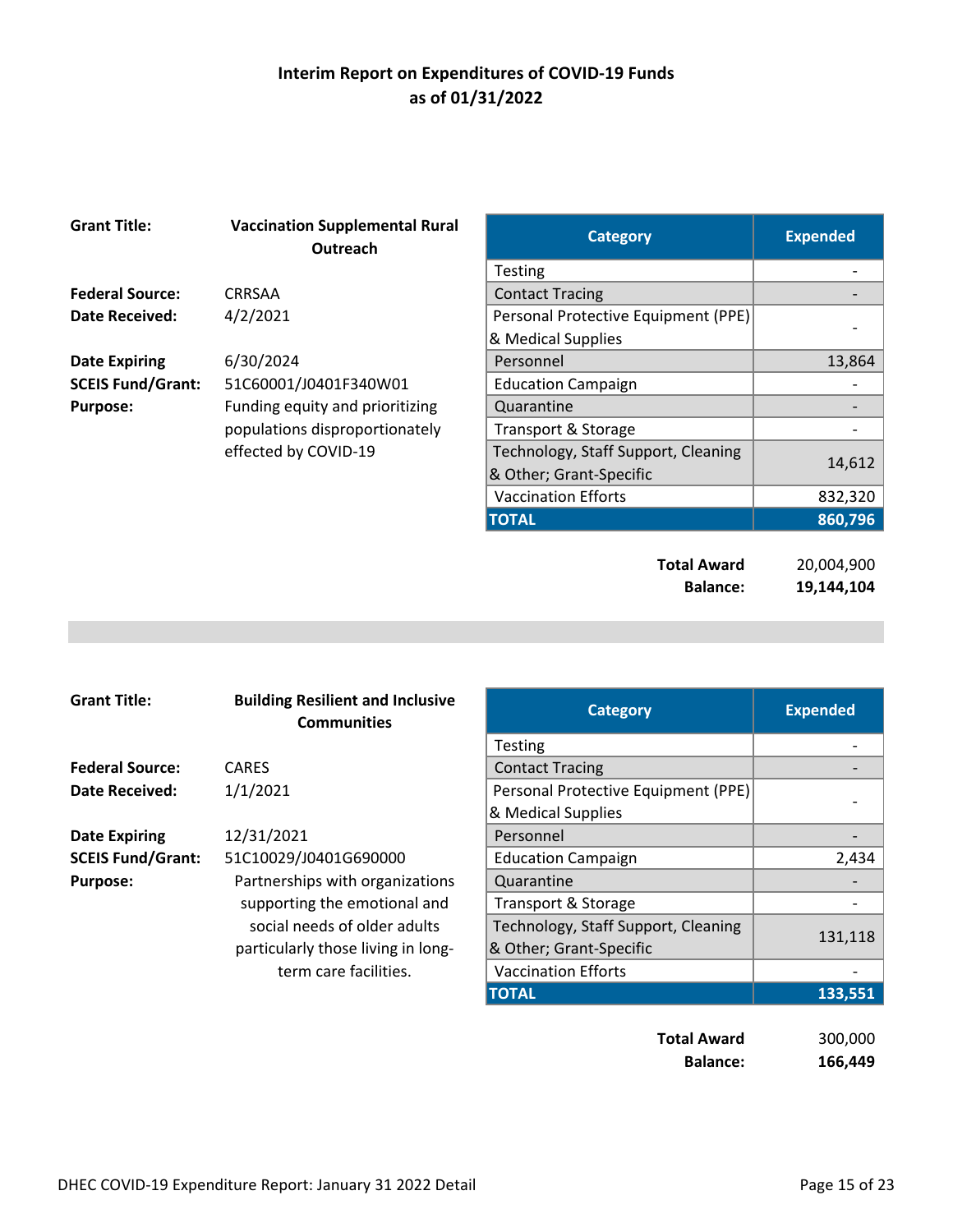| <b>Grant Title:</b>      | <b>Crisis CoAg Public Health</b><br><b>Workforce Development</b> | <b>Category</b>                     | <b>Expended</b> |
|--------------------------|------------------------------------------------------------------|-------------------------------------|-----------------|
|                          |                                                                  | <b>Testing</b>                      |                 |
| <b>Federal Source:</b>   | <b>ARPA</b>                                                      | <b>Contact Tracing</b>              |                 |
| <b>Date Received:</b>    | 7/1/2021                                                         | Personal Protective Equipment (PPE) |                 |
|                          |                                                                  | & Medical Supplies                  |                 |
| <b>Date Expiring</b>     | 6/30/2023                                                        | Personnel                           | 186,038         |
| <b>SCEIS Fund/Grant:</b> | 51C70016/J0401F170Z00                                            | <b>Education Campaign</b>           |                 |
| <b>Purpose:</b>          | Funds training and hiring of                                     | Quarantine                          |                 |
|                          | staff/contractors needed to                                      | Transport & Storage                 |                 |
|                          | establish, expand and sustain a PH                               | Technology, Staff Support, Cleaning |                 |
|                          | workforce. 25% of funds must go                                  | & Other; Grant-Specific             | 872,435         |
|                          | to schools for health staff.                                     | <b>Vaccination Efforts</b>          |                 |
|                          |                                                                  | <b>TOTAL</b>                        | 1,058,473       |
|                          |                                                                  |                                     |                 |
|                          |                                                                  | <b>Total Award</b>                  | 31,112,843      |
|                          |                                                                  | <b>Balance:</b>                     | 30,054,370      |

| <b>Grant Title:</b>      | <b>Vaccine Confidence Strategy</b> | <b>Category</b>                     | <b>Expended</b> |
|--------------------------|------------------------------------|-------------------------------------|-----------------|
|                          |                                    | <b>Testing</b>                      |                 |
| <b>Federal Source:</b>   | ARPA                               | <b>Contact Tracing</b>              |                 |
| Date Received:           | 5/3/2021                           | Personal Protective Equipment (PPE) |                 |
|                          |                                    | & Medical Supplies                  |                 |
| <b>Date Expiring</b>     | 6/30/2024                          | Personnel                           |                 |
| <b>SCEIS Fund/Grant:</b> | 51C70001/J0401F340Y01              | <b>Education Campaign</b>           |                 |
| <b>Purpose:</b>          | Develop and implement a vaccine    | Quarantine                          |                 |
|                          | confidence strategy for COVID-19   | Transport & Storage                 |                 |
|                          | and routine immunization           | Technology, Staff Support, Cleaning |                 |
|                          |                                    | & Other; Grant-Specific             |                 |
|                          |                                    | <b>Vaccination Efforts</b>          | 1,800,000       |
|                          |                                    | <b>TOTAL</b>                        | 1,800,000       |
|                          |                                    |                                     |                 |

| <b>Total Award</b> | 3,779,996 |
|--------------------|-----------|
| <b>Balance:</b>    | 1,979,996 |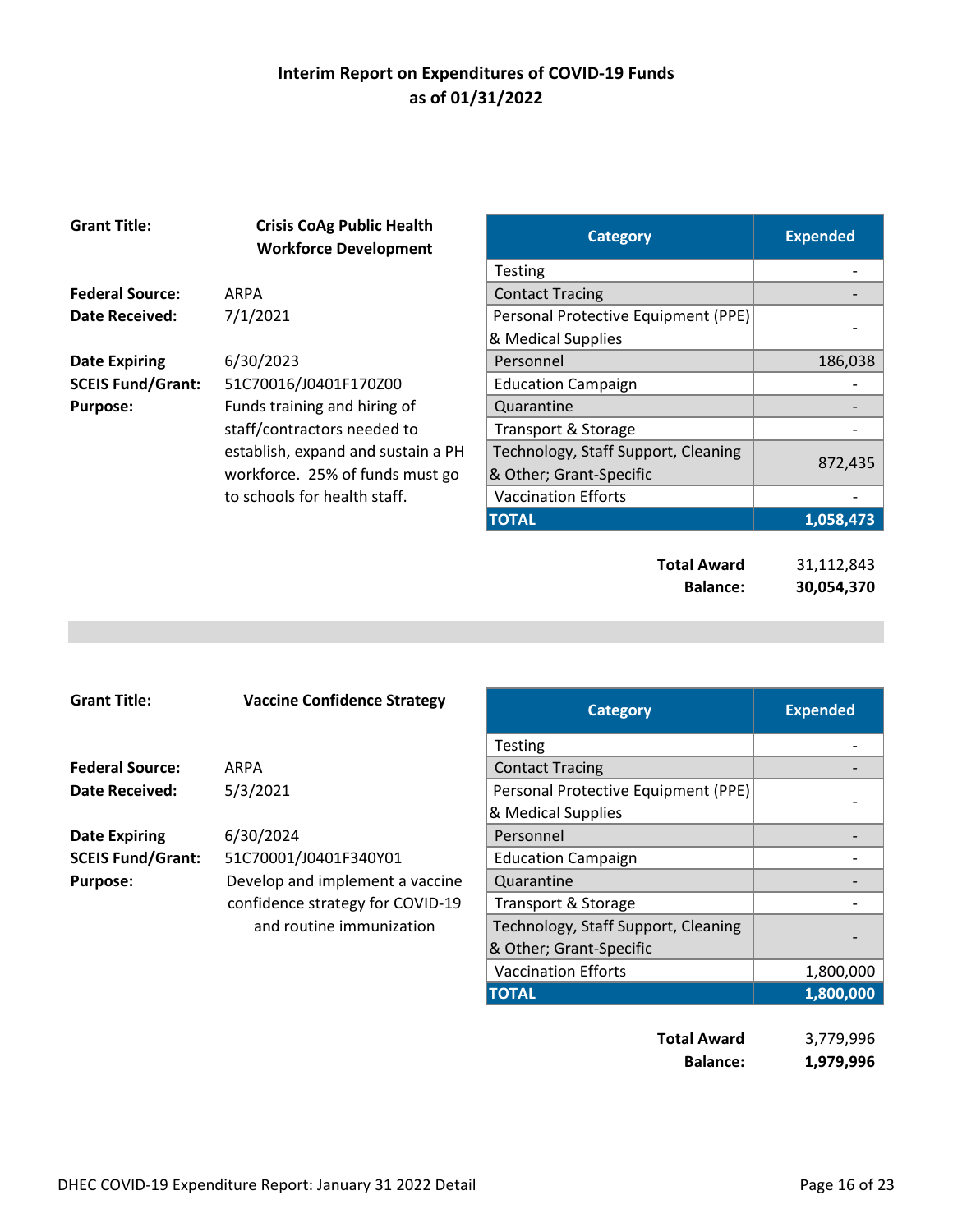| <b>Grant Title:</b>      | <b>WIC Cash Value Vouchers</b>  | <b>Category</b>                     | <b>Expended</b> |
|--------------------------|---------------------------------|-------------------------------------|-----------------|
|                          |                                 | Testing                             |                 |
| <b>Federal Source:</b>   | <b>ARPA</b>                     | <b>Contact Tracing</b>              |                 |
| <b>Date Received:</b>    | 4/28/2021                       | Personal Protective Equipment (PPE) |                 |
|                          |                                 | & Medical Supplies                  |                 |
| <b>Date Expiring</b>     | 9/30/2021                       | Personnel                           |                 |
| <b>SCEIS Fund/Grant:</b> | 51C70005/J0401K400000           | <b>Education Campaign</b>           |                 |
| <b>Purpose:</b>          | Temporarily increases allowable | Quarantine                          |                 |
|                          | cash value voucher/benefits for | Transport & Storage                 |                 |
|                          | fruit and vegetable purchases   | Technology, Staff Support, Cleaning | 3,089,409       |
|                          |                                 | & Other; Grant-Specific             |                 |
|                          |                                 | <b>Vaccination Efforts</b>          |                 |
|                          |                                 | <b>TOTAL</b>                        | 3,089,409       |
|                          |                                 |                                     |                 |
|                          |                                 | <b>Total Award</b>                  | 6,063,678       |
|                          |                                 | <b>Balance:</b>                     | 2,974,269       |

| <b>Grant Title:</b>      | <b>Wastewater Surveillance</b> | <b>Category</b>                     | <b>Expended</b> |
|--------------------------|--------------------------------|-------------------------------------|-----------------|
|                          |                                | <b>Testing</b>                      | 19,615          |
| <b>Federal Source:</b>   | <b>CARES</b>                   | <b>Contact Tracing</b>              |                 |
| Date Received:           | 8/1/2020                       | Personal Protective Equipment (PPE) |                 |
|                          |                                | & Medical Supplies                  |                 |
| <b>Date Expiring</b>     | 8/31/2022                      | Personnel                           |                 |
| <b>SCEIS Fund/Grant:</b> | 51C10016/J0401U000Y01          | <b>Education Campaign</b>           |                 |
| <b>Purpose:</b>          | Investigate the relationship   | Quarantine                          |                 |
|                          | between SARS-nCoV-2 detection  | Transport & Storage                 |                 |
|                          | in sewage systems and new      | Technology, Staff Support, Cleaning |                 |
|                          | clusters of human cases.       | & Other; Grant-Specific             | 18,508          |
|                          |                                | <b>Vaccination Efforts</b>          |                 |
|                          |                                | <b>TOTAL</b>                        | 38,123          |
|                          |                                |                                     |                 |

| <b>Total Award</b> | 300,000 |
|--------------------|---------|
| <b>Balance:</b>    | 261,877 |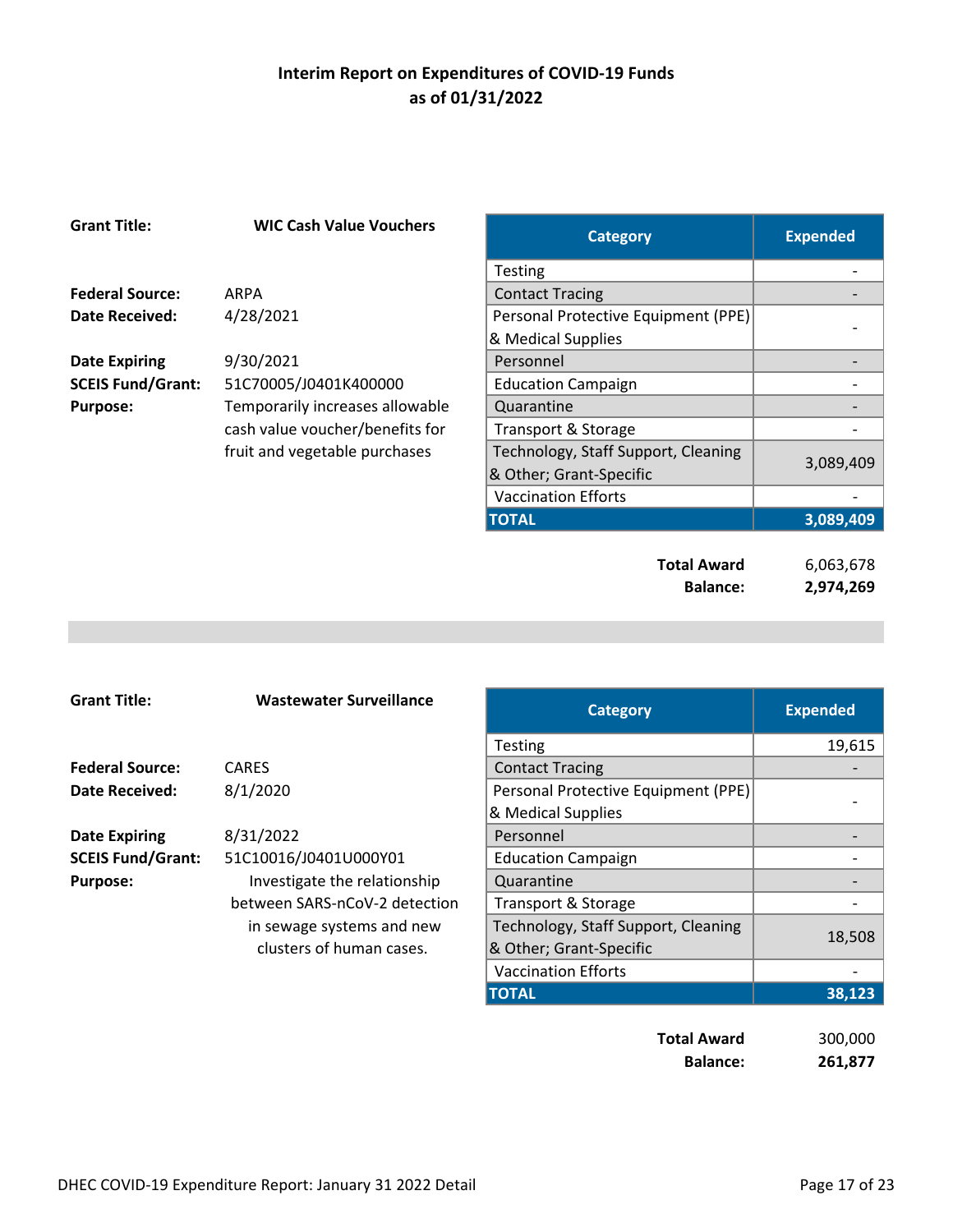| <b>Grant Title:</b>      | <b>ELC: HIS COVID</b>             | <b>Category</b>                     | <b>Expended</b> |
|--------------------------|-----------------------------------|-------------------------------------|-----------------|
|                          |                                   | <b>Testing</b>                      |                 |
| <b>Federal Source:</b>   | <b>CARES</b>                      | <b>Contact Tracing</b>              |                 |
| <b>Date Received:</b>    | 6/29/2021                         | Personal Protective Equipment (PPE) |                 |
|                          |                                   | & Medical Supplies                  |                 |
| <b>Date Expiring</b>     | 7/31/2024                         | Personnel                           | 52,000          |
| <b>SCEIS Fund/Grant:</b> | 51C10016/J0401U100F00             | <b>Education Campaign</b>           |                 |
| <b>Purpose:</b>          | To build upon existing ELC        | Quarantine                          |                 |
|                          | infrastructure that emphasizes    | Transport & Storage                 |                 |
|                          | the coordination and critical     | Technology, Staff Support, Cleaning |                 |
|                          | integration of laboratory with    | & Other; Grant-Specific             |                 |
|                          | epidemiology and health           | <b>Vaccination Efforts</b>          |                 |
|                          | information systems in order to   | <b>TOTAL</b>                        | 52,000          |
|                          | maximize the public health impact |                                     |                 |
|                          | of available resources.           | <b>Total Award</b>                  | 109,580         |
|                          |                                   | <b>Balance:</b>                     | 57,580          |

| <b>Grant Title:</b>      | <b>ELC: Data Modernization</b>    | <b>Category</b>                     | <b>Expended</b> |
|--------------------------|-----------------------------------|-------------------------------------|-----------------|
|                          |                                   | <b>Testing</b>                      |                 |
| <b>Federal Source:</b>   | <b>CARES</b>                      | <b>Contact Tracing</b>              |                 |
| Date Received:           | 8/1/2021                          | Personal Protective Equipment (PPE) |                 |
|                          |                                   | & Medical Supplies                  |                 |
| <b>Date Expiring</b>     | 7/31/2023                         | Personnel                           | 63,396          |
| <b>SCEIS Fund/Grant:</b> | 51C10016/J0401U100K00             | <b>Education Campaign</b>           |                 |
| <b>Purpose:</b>          | To build upon existing ELC        | Quarantine                          |                 |
|                          | infrastructure that emphasizes    | <b>Transport &amp; Storage</b>      |                 |
|                          | the coordination and critical     | Technology, Staff Support, Cleaning |                 |
|                          | integration of laboratory with    | & Other; Grant-Specific             |                 |
|                          | epidemiology and health           | <b>Vaccination Efforts</b>          |                 |
|                          | information systems in order to   | <b>TOTAL</b>                        | 63,396          |
|                          | maximize the public health impact |                                     |                 |
|                          | of available resources.           | <b>Total Award</b>                  | 3,118,254       |
|                          |                                   | <b>Delember</b>                     | A AP 4 APA      |

| <b>ELC: Data Modernization</b> | <b>Category</b>                     | <b>Expended</b> |
|--------------------------------|-------------------------------------|-----------------|
|                                | <b>Testing</b>                      |                 |
| ES                             | <b>Contact Tracing</b>              |                 |
| 2021                           | Personal Protective Equipment (PPE) |                 |
|                                | & Medical Supplies                  |                 |
| ./2023                         | Personnel                           | 63,396          |
| 10016/J0401U100K00             | <b>Education Campaign</b>           |                 |
| To build upon existing ELC     | Quarantine                          |                 |
| rastructure that emphasizes    | <b>Transport &amp; Storage</b>      |                 |
| he coordination and critical   | Technology, Staff Support, Cleaning |                 |
| tegration of laboratory with   | & Other; Grant-Specific             |                 |
| epidemiology and health        | <b>Vaccination Efforts</b>          |                 |
| ormation systems in order to   | <b>TOTAL</b>                        | 63,396          |
| imiza tha nuhlic haalth imnact |                                     |                 |

| <b>Total Award</b> | 3,118,254 |
|--------------------|-----------|
| <b>Balance:</b>    | 3,054,858 |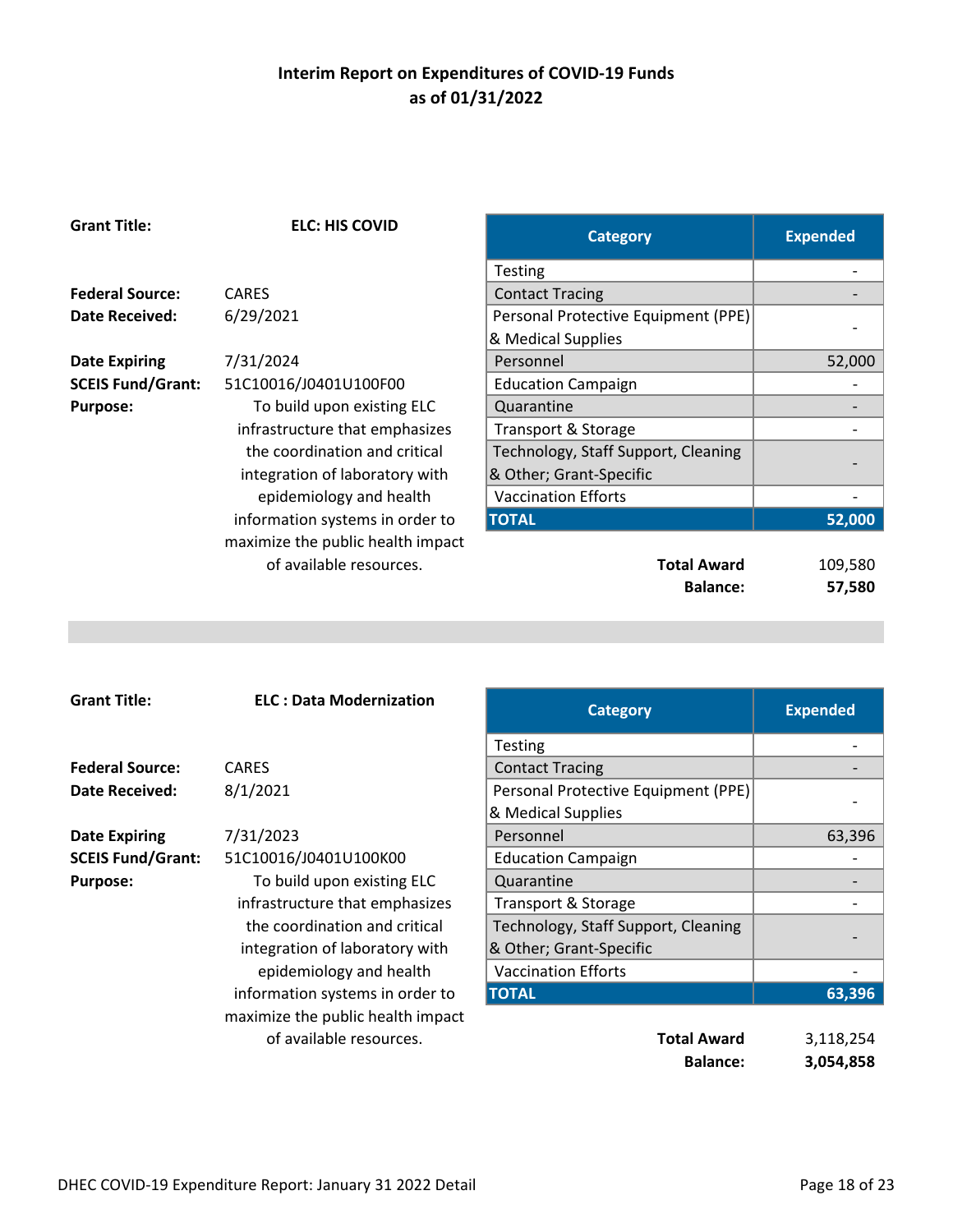| <b>Grant Title:</b>      | <b>ELC: Infants W/Congenital</b><br><b>Exposure</b> | <b>Category</b>                     | <b>Expended</b> |
|--------------------------|-----------------------------------------------------|-------------------------------------|-----------------|
|                          |                                                     | <b>Testing</b>                      |                 |
| <b>Federal Source:</b>   | <b>CARES</b>                                        | <b>Contact Tracing</b>              |                 |
| <b>Date Received:</b>    | 6/29/2021                                           | Personal Protective Equipment (PPE) |                 |
|                          |                                                     | & Medical Supplies                  |                 |
| <b>Date Expiring</b>     | 7/31/2024                                           | Personnel                           |                 |
| <b>SCEIS Fund/Grant:</b> | 51C10016/J0401U100J00                               | <b>Education Campaign</b>           |                 |
| <b>Purpose:</b>          | To build upon existing ELC                          | Quarantine                          |                 |
|                          | infrastructure that emphasizes                      | <b>Transport &amp; Storage</b>      |                 |
|                          | the coordination and critical                       | Technology, Staff Support, Cleaning | 93              |
|                          | integration of laboratory with                      | & Other; Grant-Specific             |                 |
|                          | epidemiology and health                             | <b>Vaccination Efforts</b>          |                 |
|                          | information systems in order to                     | <b>TOTAL</b>                        | 93              |
|                          | maximize the public health impact                   |                                     |                 |
|                          | of available resources.                             | <b>Total Award</b>                  | 184,586         |
|                          |                                                     | <b>Balance:</b>                     | 184,493         |

| <b>Grant Title:</b>      | <b>ELC: NIOSH</b>                 | <b>Category</b>                     | <b>Expended</b> |
|--------------------------|-----------------------------------|-------------------------------------|-----------------|
|                          |                                   | <b>Testing</b>                      | 5,812           |
| <b>Federal Source:</b>   | <b>CARES</b>                      | <b>Contact Tracing</b>              |                 |
| <b>Date Received:</b>    | 8/1/2021                          | Personal Protective Equipment (PPE) |                 |
|                          |                                   | & Medical Supplies                  |                 |
| <b>Date Expiring</b>     | 7/31/2023                         | Personnel                           | 12,743          |
| <b>SCEIS Fund/Grant:</b> | 51C10016/J0401U100H00             | <b>Education Campaign</b>           |                 |
| <b>Purpose:</b>          | To build upon existing ELC        | Quarantine                          |                 |
|                          | infrastructure that emphasizes    | Transport & Storage                 |                 |
|                          | the coordination and critical     | Technology, Staff Support, Cleaning |                 |
|                          | integration of laboratory with    | & Other; Grant-Specific             | 81              |
|                          | epidemiology and health           | <b>Vaccination Efforts</b>          |                 |
|                          | information systems in order to   | <b>TOTAL</b>                        | 18,636          |
|                          | maximize the public health impact |                                     |                 |
|                          | of available resources.           | <b>Total Award</b>                  | 46,490          |
|                          |                                   | <b>Balance:</b>                     | 27,854          |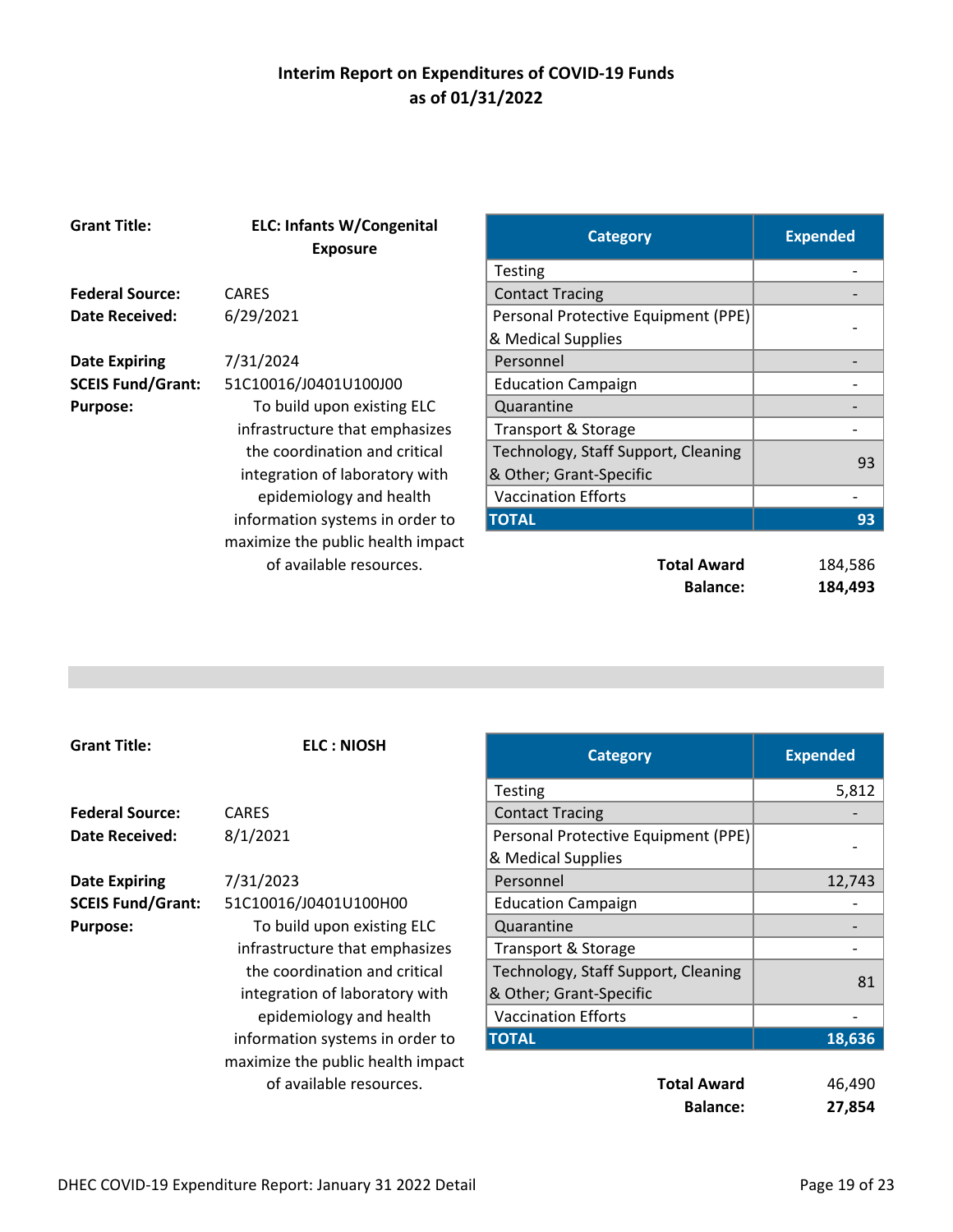| <b>Grant Title:</b>      | <b>Disease Intervention Specialist</b><br><b>Workforce</b> | <b>Category</b>                       | <b>Expended</b>        |
|--------------------------|------------------------------------------------------------|---------------------------------------|------------------------|
|                          |                                                            | <b>Testing</b>                        | 99                     |
| <b>Federal Source:</b>   | <b>ARPA</b>                                                | <b>Contact Tracing</b>                |                        |
| <b>Date Received:</b>    | 1/1/2021                                                   | Personal Protective Equipment (PPE)   |                        |
|                          |                                                            | & Medical Supplies                    |                        |
| <b>Date Expiring</b>     | 12/31/2023                                                 | Personnel                             | 6,909                  |
| <b>SCEIS Fund/Grant:</b> | 51C70017/J0401F490Z00                                      | <b>Education Campaign</b>             | 7,355                  |
| <b>Purpose:</b>          | <b>Expand hiring of Disease</b>                            | Quarantine                            | 229                    |
|                          | Intervention Specialist to                                 | Transport & Storage                   |                        |
|                          | strengthen capacity to mitigate                            | Technology, Staff Support, Cleaning   |                        |
|                          | the spread of COVID-19 and other                           | & Other; Grant-Specific               | 7,650                  |
|                          | infections.                                                | <b>Vaccination Efforts</b>            | 85                     |
|                          |                                                            | <b>TOTAL</b>                          | 22,328                 |
|                          |                                                            | <b>Total Award</b><br><b>Balance:</b> | 2,779,711<br>2,757,383 |

| <b>Grant Title:</b>      | <b>SC Injative to Address Health</b><br><b>Disparities-Base</b> | <b>Category</b>                     | <b>Expended</b> |
|--------------------------|-----------------------------------------------------------------|-------------------------------------|-----------------|
|                          |                                                                 | <b>Testing</b>                      | 160,875         |
| <b>Federal Source:</b>   | <b>CRRSSAA</b>                                                  | <b>Contact Tracing</b>              |                 |
| Date Received:           | 6/1/2021                                                        | Personal Protective Equipment (PPE) |                 |
|                          |                                                                 | & Medical Supplies                  |                 |
| <b>Date Expiring</b>     | 5/31/2023                                                       | Personnel                           | 56,794          |
| <b>SCEIS Fund/Grant:</b> | 51C60001/J0401H840000                                           | <b>Education Campaign</b>           |                 |
| <b>Purpose:</b>          | Expand existing and/or develop                                  | Quarantine                          |                 |
|                          | new mitigation and prevention                                   | Transport & Storage                 |                 |
|                          | resources and services to reduce                                | Technology, Staff Support, Cleaning |                 |
|                          | COVID-19 related disparities                                    | & Other; Grant-Specific             | 75,345          |
|                          | among populations at higher risk                                | <b>Vaccination Efforts</b>          |                 |
|                          | and that are underserved.                                       | <b>TOTAL</b>                        | 293,013         |

| Total Award     | 27,236,763 |
|-----------------|------------|
| <b>Balance:</b> | 26,943,750 |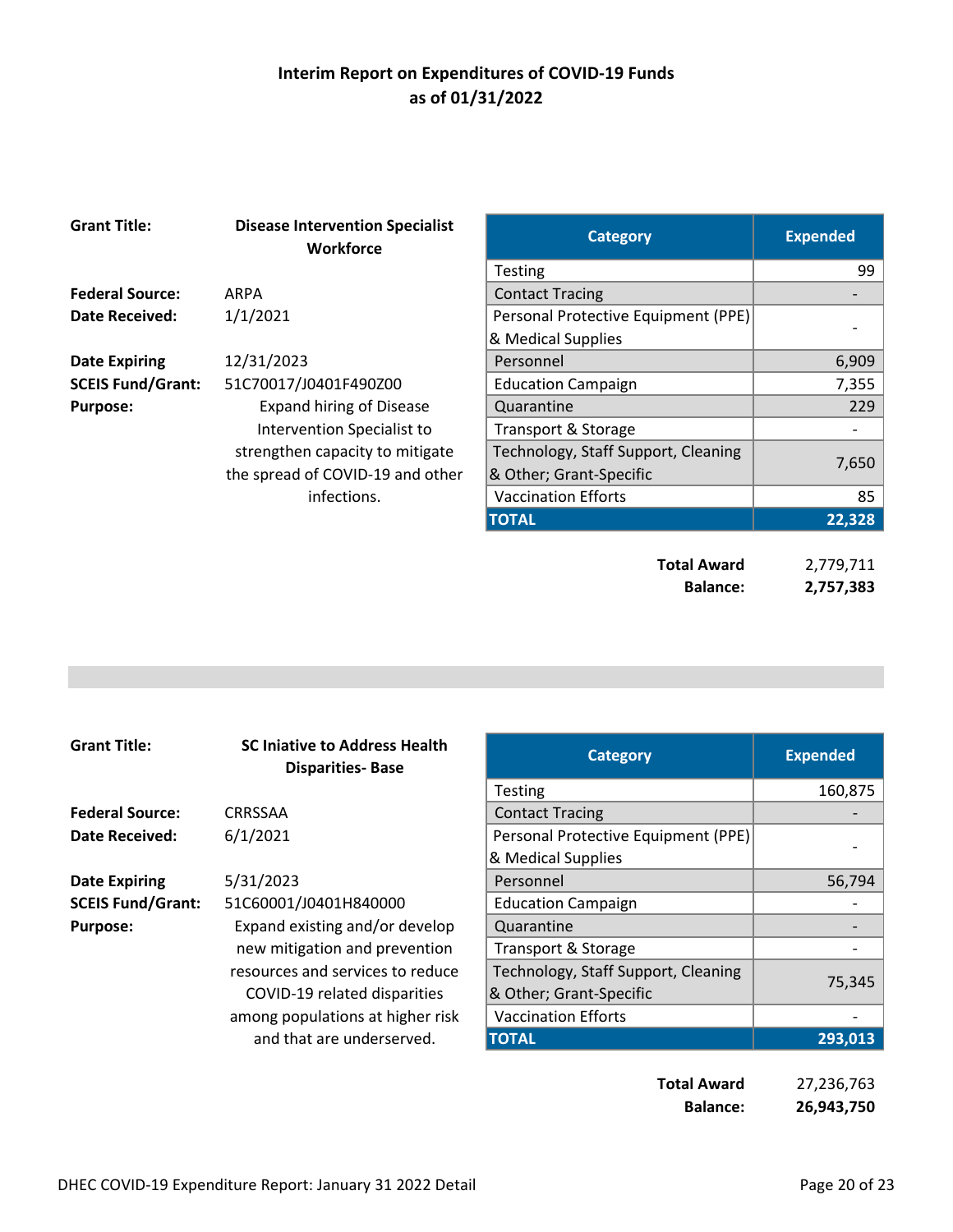| <b>Grant Title:</b>      | <b>COVID-19 Vaccine</b><br><b>Supplemental:Improving Access</b> | <b>Category</b>                     | <b>Expended</b> |
|--------------------------|-----------------------------------------------------------------|-------------------------------------|-----------------|
|                          | Cycle 4                                                         | <b>Testing</b>                      |                 |
| <b>Federal Source:</b>   | <b>ARPA</b>                                                     | <b>Contact Tracing</b>              |                 |
| <b>Date Received:</b>    | 3/31/2021                                                       | Personal Protective Equipment (PPE) |                 |
|                          |                                                                 | & Medical Supplies                  |                 |
| <b>Date Expiring</b>     | 6/30/2024                                                       | Personnel                           |                 |
| <b>SCEIS Fund/Grant:</b> | 51C70001/J0401F340X01                                           | <b>Education Campaign</b>           |                 |
| <b>Purpose:</b>          | Funding equity and prioritizing                                 | Quarantine                          |                 |
|                          | populations disproportionately                                  | <b>Transport &amp; Storage</b>      |                 |
|                          | affected by COVID-19                                            | Technology, Staff Support, Cleaning |                 |
|                          |                                                                 | & Other; Grant-Specific             |                 |
|                          |                                                                 | <b>Vaccination Efforts</b>          | 826,686         |
|                          |                                                                 | <b>TOTAL</b>                        | 826,686         |
|                          |                                                                 | <b>Total Award</b>                  | 27,182,140      |
|                          |                                                                 | <b>Balance:</b>                     | 26,355,454      |

| <b>Grant Title:</b>      | <b>AMD Sequencing &amp; Analytics</b> | <b>Category</b>                     | <b>Expended</b> |
|--------------------------|---------------------------------------|-------------------------------------|-----------------|
|                          |                                       | <b>Testing</b>                      | 27,200          |
| <b>Federal Source:</b>   | ARPA                                  | <b>Contact Tracing</b>              |                 |
| Date Received:           | 9/9/2021                              | Personal Protective Equipment (PPE) |                 |
|                          |                                       | & Medical Supplies                  |                 |
| <b>Date Expiring</b>     | 7/31/2024                             | Personnel                           |                 |
| <b>SCEIS Fund/Grant:</b> | 51C70002/J0401U100A00                 | <b>Education Campaign</b>           |                 |
| <b>Purpose:</b>          | Support sequencing and analytic       | Quarantine                          |                 |
|                          | capacity building in microbial        | Transport & Storage                 |                 |
|                          | genomics and bioinformatics as        | Technology, Staff Support, Cleaning |                 |
|                          | well as to further the                | & Other; Grant-Specific             |                 |
|                          | development of AMD capacity in        | <b>Vaccination Efforts</b>          |                 |
|                          | health departments.                   | <b>TOTAL</b>                        | 27,200          |

| Total Award     | 3,728,600 |
|-----------------|-----------|
| <b>Balance:</b> | 3,701,400 |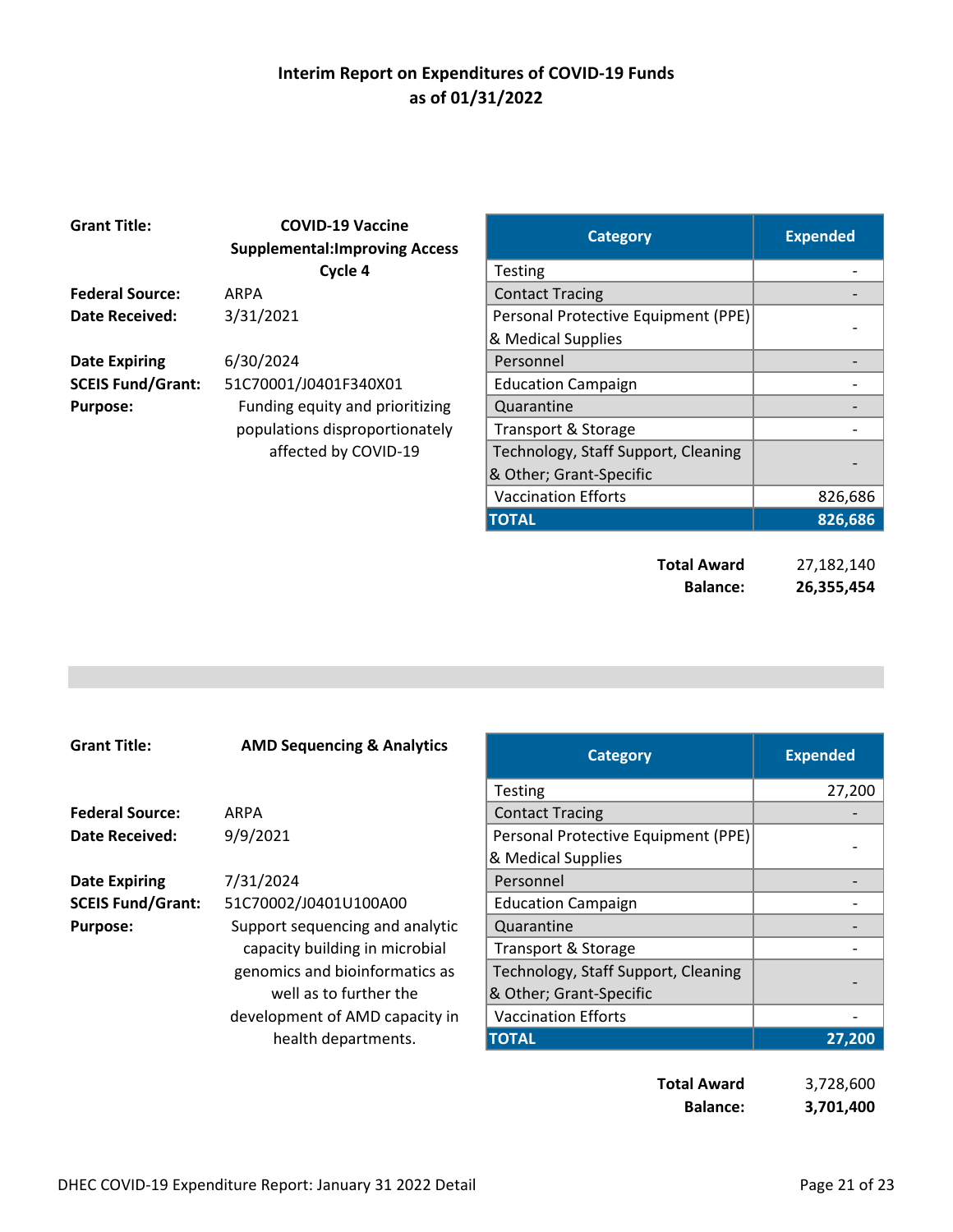| <b>Grant Title:</b>      | <b>CPRSA Hospital Preparedness</b><br>Partners (HPP) COVID-19 | Category                                                  | <b>Expended</b> |
|--------------------------|---------------------------------------------------------------|-----------------------------------------------------------|-----------------|
| <b>Federal Source:</b>   | <b>CPRSA</b>                                                  | <b>Testing</b>                                            |                 |
| <b>Date Received:</b>    | 3/29/2020                                                     | <b>Contact Tracing</b>                                    |                 |
| <b>Date Expiring</b>     | 6/30/2021*                                                    | Personal Protective Equipment (PPE)<br>& Medical Supplies | 32,7            |
| <b>SCEIS Fund/Grant:</b> | 51C30000 / J0401F170Y19                                       | Personnel                                                 |                 |
| <b>Purpose:</b>          | Supports healthcare coalitions                                | <b>Education Campaign</b>                                 |                 |
|                          | *Extension Pending                                            | Quarantine                                                |                 |
|                          |                                                               |                                                           |                 |

| <b>Category</b>                                                | <b>Expended</b>    |
|----------------------------------------------------------------|--------------------|
| <b>Testing</b>                                                 |                    |
| <b>Contact Tracing</b>                                         |                    |
| Personal Protective Equipment (PPE)<br>& Medical Supplies      | 32,785             |
| Personnel                                                      |                    |
| <b>Education Campaign</b>                                      |                    |
| Quarantine                                                     |                    |
| Transport & Storage                                            |                    |
| Technology, Staff Support, Cleaning<br>& Other; Grant-Specific | 253,791            |
| <b>TOTAL</b>                                                   | 286,576            |
| <b>Total Award</b><br><b>Balance:</b>                          | 628,506<br>341,930 |
|                                                                |                    |

| <b>Grant Title:</b>      | <b>Yr 2 Disease Intervention</b><br><b>Specialist Workforce</b> | <b>Category</b>                     |       |
|--------------------------|-----------------------------------------------------------------|-------------------------------------|-------|
| <b>Federal Source:</b>   | ARPA                                                            | <b>Testing</b>                      |       |
| <b>Date Received:</b>    | 1/1/2022                                                        | <b>Contact Tracing</b>              |       |
|                          |                                                                 | Personal Protective Equipment (PPE) |       |
| <b>Date Expiring</b>     | 12/31/2022                                                      | & Medical Supplies                  |       |
| <b>SCEIS Fund/Grant:</b> | 51C70017 / J0401F490Z01                                         | Personnel                           | 8,990 |
| <b>Purpose:</b>          | Funds to hire, expand, train,                                   | <b>Education Campaign</b>           |       |
|                          | sustain and support Disease                                     | Quarantine                          |       |
|                          | Intervention Specialists to                                     | Transport & Storage                 |       |
|                          | strengthen capacity to mitigate                                 | Technology, Staff Support, Cleaning |       |
|                          | spread of COVID-19 and other                                    | & Other; Grant-Specific             |       |
|                          | infections.                                                     | <b>TOTAL</b>                        | 8,990 |

| <b>Yr 2 Disease Intervention</b><br><b>Specialist Workforce</b> | <b>Category</b>                                                |       |
|-----------------------------------------------------------------|----------------------------------------------------------------|-------|
| ARPA                                                            | Testing                                                        |       |
| 1/1/2022                                                        | <b>Contact Tracing</b>                                         |       |
| 12/31/2022                                                      | Personal Protective Equipment (PPE)<br>& Medical Supplies      |       |
| 51C70017 / J0401F490Z01                                         | Personnel                                                      | 8,990 |
| Funds to hire, expand, train,                                   | <b>Education Campaign</b>                                      |       |
| sustain and support Disease                                     | Quarantine                                                     |       |
| Intervention Specialists to                                     | Transport & Storage                                            |       |
| strengthen capacity to mitigate<br>spread of COVID-19 and other | Technology, Staff Support, Cleaning<br>& Other; Grant-Specific |       |
| infections.                                                     | <b>TOTAL</b>                                                   | 8.990 |

| <b>Total Award</b> | 2,779,711 |
|--------------------|-----------|
| <b>Balance:</b>    | 2,770,721 |